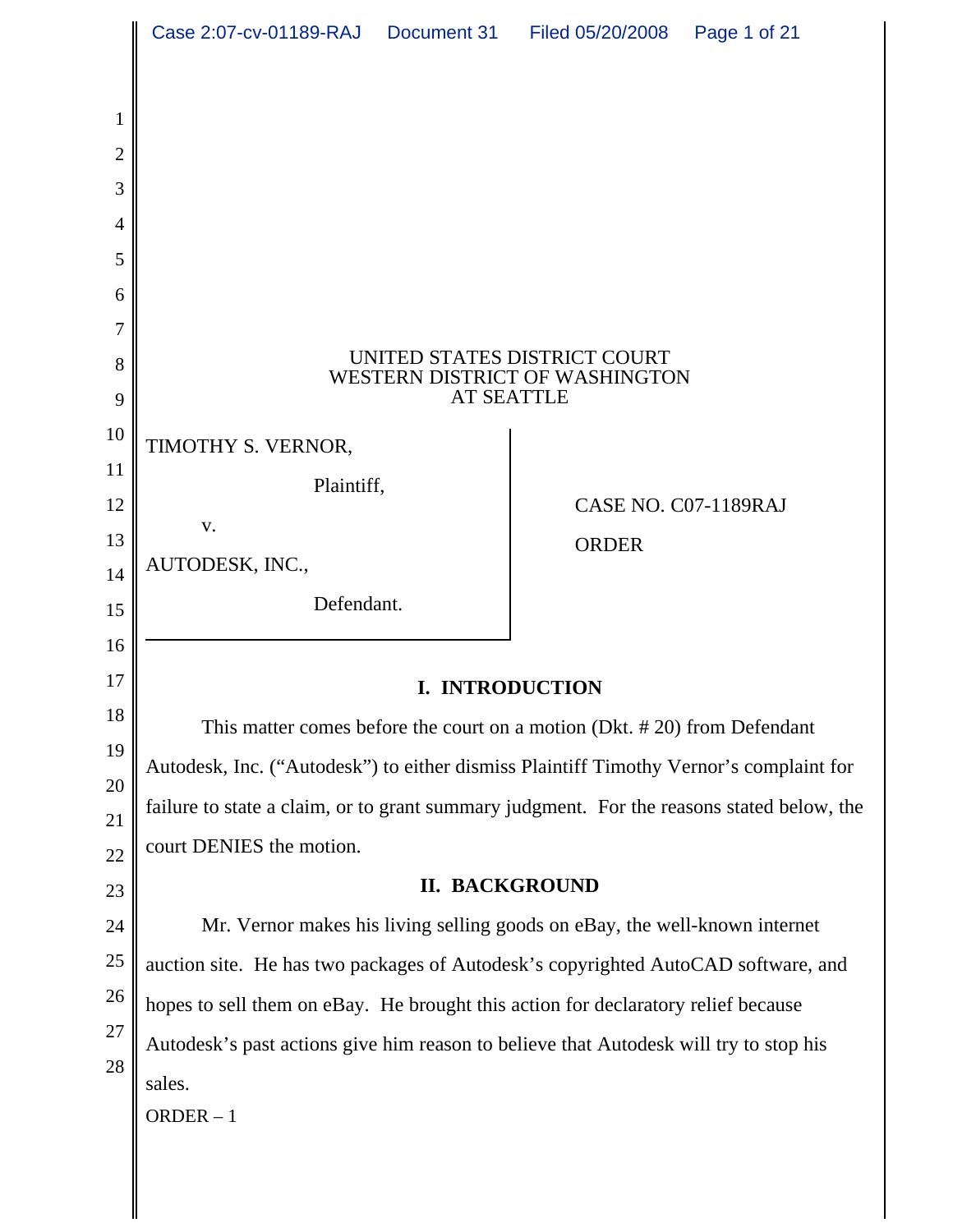In 2005, Mr. Vernor purchased an authentic, used AutoCAD package<sup>1</sup> at a garage sale and put it up for auction on eBay. Autodesk responded by sending a Digital Millennium Copyright Act ("DMCA") notice to eBay claiming that the sale would infringe its copyright. EBay suspended the auction. Mr. Vernor responded with a DMCA counter-notice claiming that his sale was lawful, to which Autodesk never responded. *See Perfect 10, Inc. v. Cybernet Ventures, Inc.*, 213 F. Supp. 2d 1146, 1179 (C.D. Cal. 2001) (describing notice and counter-notice procedure under section 512 of the DMCA, 35 U.S.C. § 512). EBay reinstated the auction, and Mr. Vernor sold the AutoCAD package without further interference from Autodesk.

11 12 13 14 15 16 17 18 19 In 2007, Mr. Vernor bought four authentic, used AutoCAD packages from an office sale at Cardwell/Thomas Associates ("CTA"), a Seattle architecture firm. Mr. Vernor sold three packages on eBay, but each time he put a package up for auction, an exchange of DMCA notices from Autodesk, suspension of the auction by eBay, counternotices from Mr. Vernor, and reinstatement of the auction followed. When Mr. Vernor attempted to sell the fourth AutoCAD package, Autodesk filed another DMCA notice, and eBay responded by suspending Mr. Vernor's eBay account for one month for repeat infringement.

In both 2005 and 2007, Mr. Vernor notified Autodesk either in writing or over the telephone that he had acquired the AutoCAD packages lawfully, and that he was not infringing any Autodesk copyright. In 2005, an Autodesk attorney told him that Autodesk does not allow any resale of its software products, and that any resale would infringe Autodesk's copyright. In 2007, an Autodesk attorney wrote Mr. Vernor and

26

20

21

22

23

24

25

1

2

3

4

5

6

7

8

9

10

<sup>27</sup> 28 <sup>1</sup>It appears that each AutoCAD package contains one or more compact or floppy disks encoded with at least one copy of the AutoCAD software, a copy of a license agreement, and perhaps other documentation.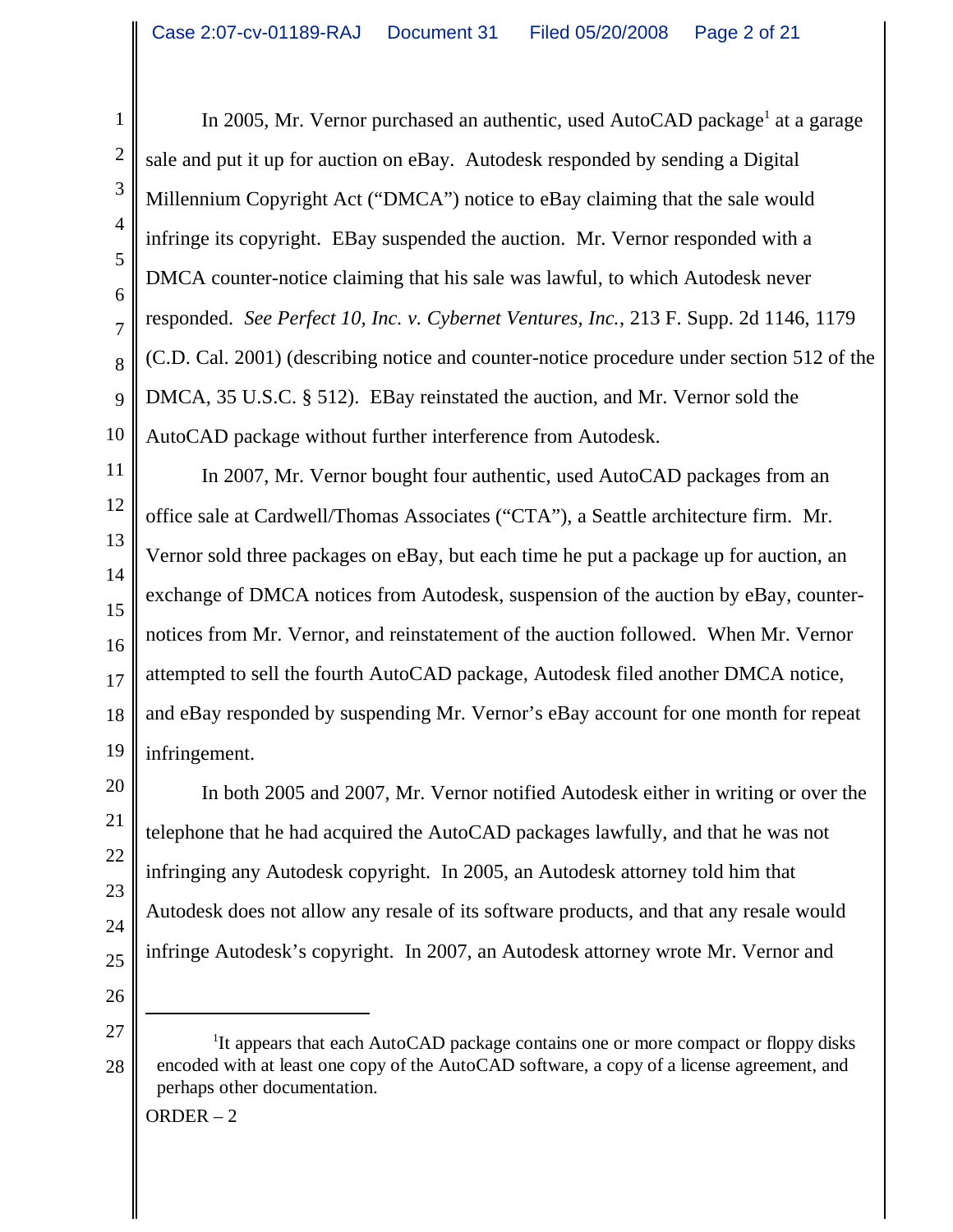explained that he would advise Autodesk "to take further action" if Mr. Vernor did not cease his efforts to sell Autodesk software.

3

1

2

4

5

6

7

8

9

10

11

Mr. Vernor now has two AutoCAD packages that he wishes to sell. By tracing the serial numbers on the packages, Autodesk has determined that both were originally transferred from Autodesk to CTA in a settlement of an unrelated dispute. According to the Settlement Agreement, CTA paid just over \$44,000. LaHaie Decl., Ex. A, ¶ 1. That sum "include[d] the acquisition by [CTA] of ten (10) packages of AutoCAD®, Release 14 software . . . ." *Id.* ¶ 1. Autodesk shipped the packages to CTA; CTA eventually resold some of the packages to Mr. Vernor, including the two AutoCAD packages that Mr. Vernor now possesses.

12 13 14 15 16 17 18 19 20 21 22 23 24 25 In the Settlement Agreement, CTA agreed to "adhere to all terms of the [attached] Autodesk Software License Agreement." LaHaie Decl., Ex. A, ¶ 4. The License Agreement ("License") is substantially identical to one included inside each AutoCAD package. The License Agreement grants a "nonexclusive, nontransferable license to use the enclosed program . . . according to the terms and conditions herein." License: Grant of License.<sup>2</sup> The License imposes various restrictions on users of the software. *Id.* (regulating number of computers on which user can install software, number of users, software copying, and copying of documentation). It also imposes several "Restrictions," including a prohibition on "rent, lease, or transfer [of] all or part of the Software, Documentation, or any rights granted hereunder to any other person without Autodesk's prior written consent." License: Restrictions (also prohibiting use outside of western hemisphere, modification or reverse-engineering of software, and removing labels).

26

<sup>28</sup> <sup>2</sup>  $2$ The License contains no numbered paragraphs. When citing the License, the court will refer to the name of the heading to the left of the cited paragraph. ORDER – 3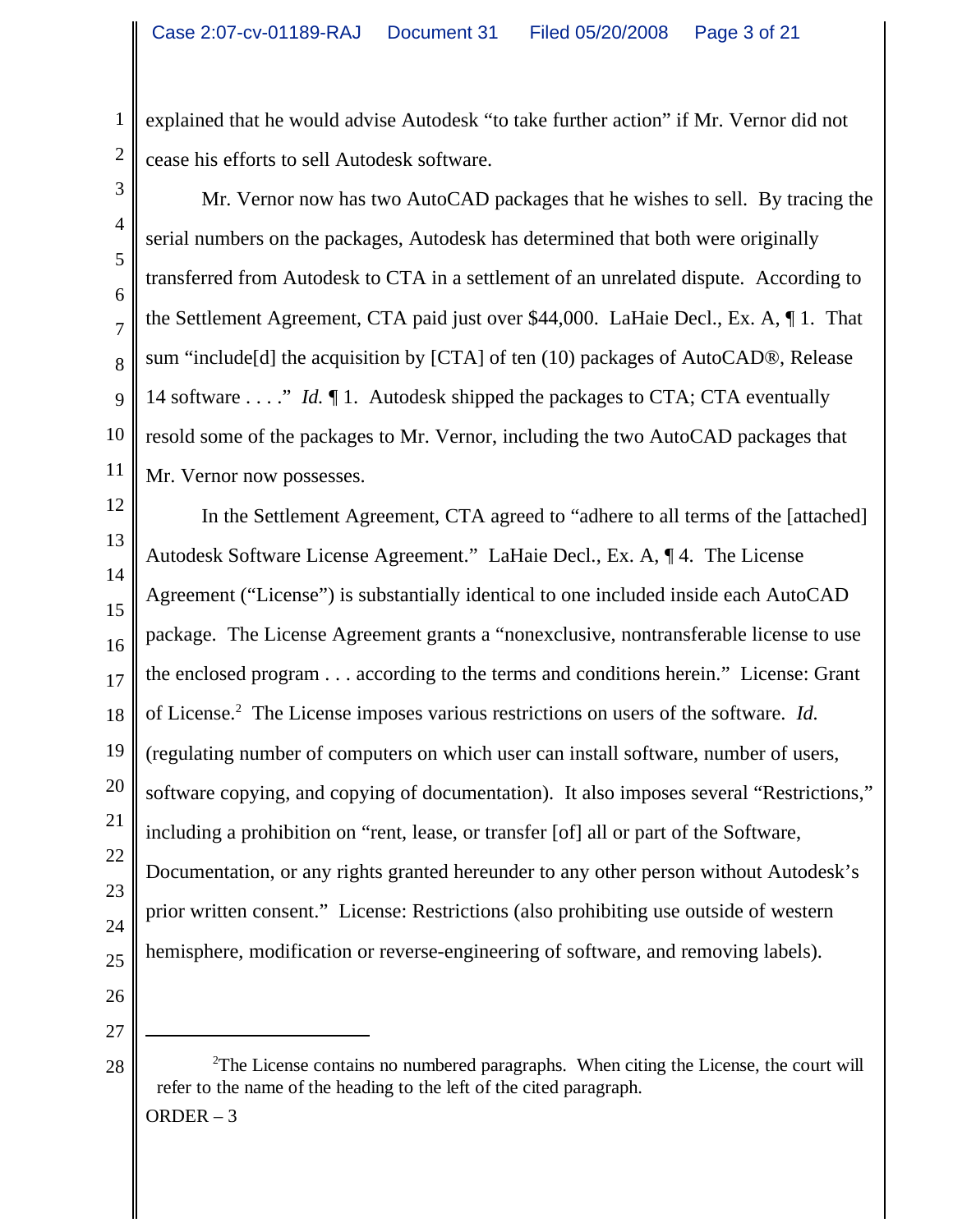#### **III. ANALYSIS**

Mr. Vernor seeks a declaration that his resale of AutoCAD is lawful, and also presses a claim for unfair competition under either California or Washington law. Autodesk moves the court to either dismiss his claims for failure to state a claim, or alternatively, to enter summary judgment. *See* Fed. R. Civ. P. 12(b); Fed. R. Civ. P. 56.

The court's resolution of this motion relies only on facts that do not appear to be in dispute. At least for purposes of this motion, Autodesk has not disputed Mr. Vernor's account of how he acquired his AutoCAD packages or of his attempts to auction his copies on eBay. Mr. Vernor, in turn, has not disputed Autodesk's account of how CTA acquired its AutoCAD packages, or that two of those packages are now in his possession. He has also not disputed the authenticity of the Settlement Agreement and License that Autodesk submitted in support of its motion. Because these facts go beyond the scope of Mr. Vernor's complaint, however, the court must treat this motion as one for summary judgment. Fed. R. Civ. P. 12(d).

17 18 19 20 21 22 23 24 25 26 27 28 ORDER – 4 On a motion for summary judgment, the court must draw all inferences from the admissible evidence in the light most favorable to the non-moving party. *Addisu v. Fred Meyer, Inc.*, 198 F.3d 1130, 1134 (9th Cir. 2000). Summary judgment is appropriate where there is no genuine issue of material fact and the moving party is entitled to a judgment as a matter of law. Fed. R. Civ. P. 56(c). The moving party must initially show the absence of a genuine issue of material fact. *Celotex Corp. v. Catrett*, 477 U.S. 317, 323 (1986). The opposing party must then show a genuine issue of fact for trial. *Matsushita Elect. Indus. Co. v. Zenith Radio Corp.*, 475 U.S. 574, 586 (1986). The opposing party must present probative evidence to support its claim or defense. *Intel Corp. v. Hartford Accident & Indem. Co.*, 952 F.2d 1551, 1558 (9th Cir. 1991). When confronted with purely legal questions, the court does not defer to the non-moving party.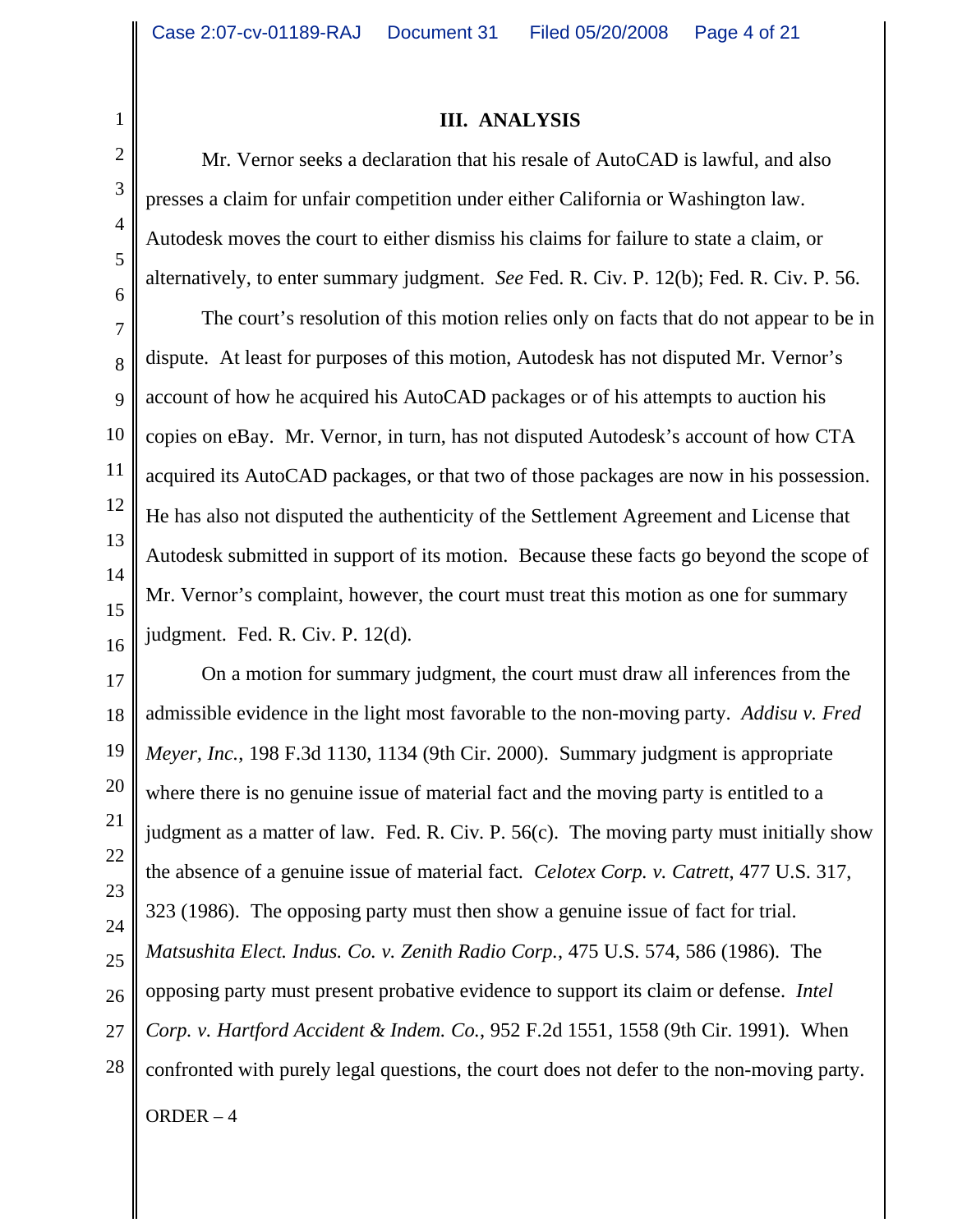$\parallel$ 

| $\mathbf{1}$   | Mr. Vernor has Standing to Pursue Declaratory Relief.<br>A.                                                                                                                                                                                 |  |  |  |
|----------------|---------------------------------------------------------------------------------------------------------------------------------------------------------------------------------------------------------------------------------------------|--|--|--|
| $\overline{2}$ | At the outset, the court must address Autodesk's contention that Mr. Vernor lacks                                                                                                                                                           |  |  |  |
| 3              | standing to sue for declaratory relief regarding his future sales of AutoCAD packages.                                                                                                                                                      |  |  |  |
| $\overline{4}$ | Mr. Vernor invokes the Declaratory Judgment Act, which provides as follows:                                                                                                                                                                 |  |  |  |
| 5              | In a case of actual controversy within its jurisdiction, $\ldots$ any court of the                                                                                                                                                          |  |  |  |
| 6<br>7         | United States may declare the rights and other legal relations of any<br>interested party seeking such declaration, whether or not further relief is or<br>could be sought.                                                                 |  |  |  |
| 8              | 28 U.S.C. $\S$ 2201(a). The term "case of actual controversy" in the Act is coextensive                                                                                                                                                     |  |  |  |
| 9<br>10        | with the grant of jurisdiction to consider "Cases" and "Controversies" in Article III,                                                                                                                                                      |  |  |  |
| 11             | Section Two of the Constitution. <i>MedImmune, Inc. v. Genentech, Inc.</i> , 127 S.Ct. 764,                                                                                                                                                 |  |  |  |
| 12             | 771 (2007). In determining if it has subject matter jurisdiction over a claim for                                                                                                                                                           |  |  |  |
| 13             | declaratory judgment, a court must decide as follows:                                                                                                                                                                                       |  |  |  |
| 14<br>15       | [W] hether the facts alleged, under all the circumstances, show that there is<br>a substantial controversy, between parties having adverse legal interests, of<br>sufficient immediacy and reality to warrant the issuance of a declaratory |  |  |  |
| 16<br>17       | judgment.<br><i>Id.</i> (quoting <i>Maryland Cas. Co. v. Pacific Coal &amp; Oil Co.</i> , 312 U.S. 270, 273 (1941)).                                                                                                                        |  |  |  |
| 18             | Autodesk contends that Mr. Vernor's fear of adverse action arising from future                                                                                                                                                              |  |  |  |
| 19             | attempts to auction AutoCAD packages is not a controversy of sufficient immediacy.                                                                                                                                                          |  |  |  |
| 20             | Autodesk is wrong. Mr. Vernor's allegations establish that he has a practice of selling                                                                                                                                                     |  |  |  |
| 21             | AutoCAD packages, that he has packages he is prepared to sell, and that his past attempts                                                                                                                                                   |  |  |  |
| 22             | to sell have resulted in harm. The harm is twofold. First, Autodesk delays his eBay                                                                                                                                                         |  |  |  |
| 23             | auctions by posting DMCA notices, forcing him to issue counter-notices to reinstate the                                                                                                                                                     |  |  |  |
| 24             | auctions. Second, Autodesk's repeated notices resulted in a one-month suspension of Mr.                                                                                                                                                     |  |  |  |
| 25<br>26       | Vernor's eBay account, and a resulting temporary inability to engage in his business. Mr.                                                                                                                                                   |  |  |  |
| 27             | Vernor fears that Autodesk will repeat this conduct. On the record before the court, that                                                                                                                                                   |  |  |  |
| 28             | fear is well-founded. Moreover, an Autodesk attorney threatened to "take further action"                                                                                                                                                    |  |  |  |
|                | ORDER $-5$                                                                                                                                                                                                                                  |  |  |  |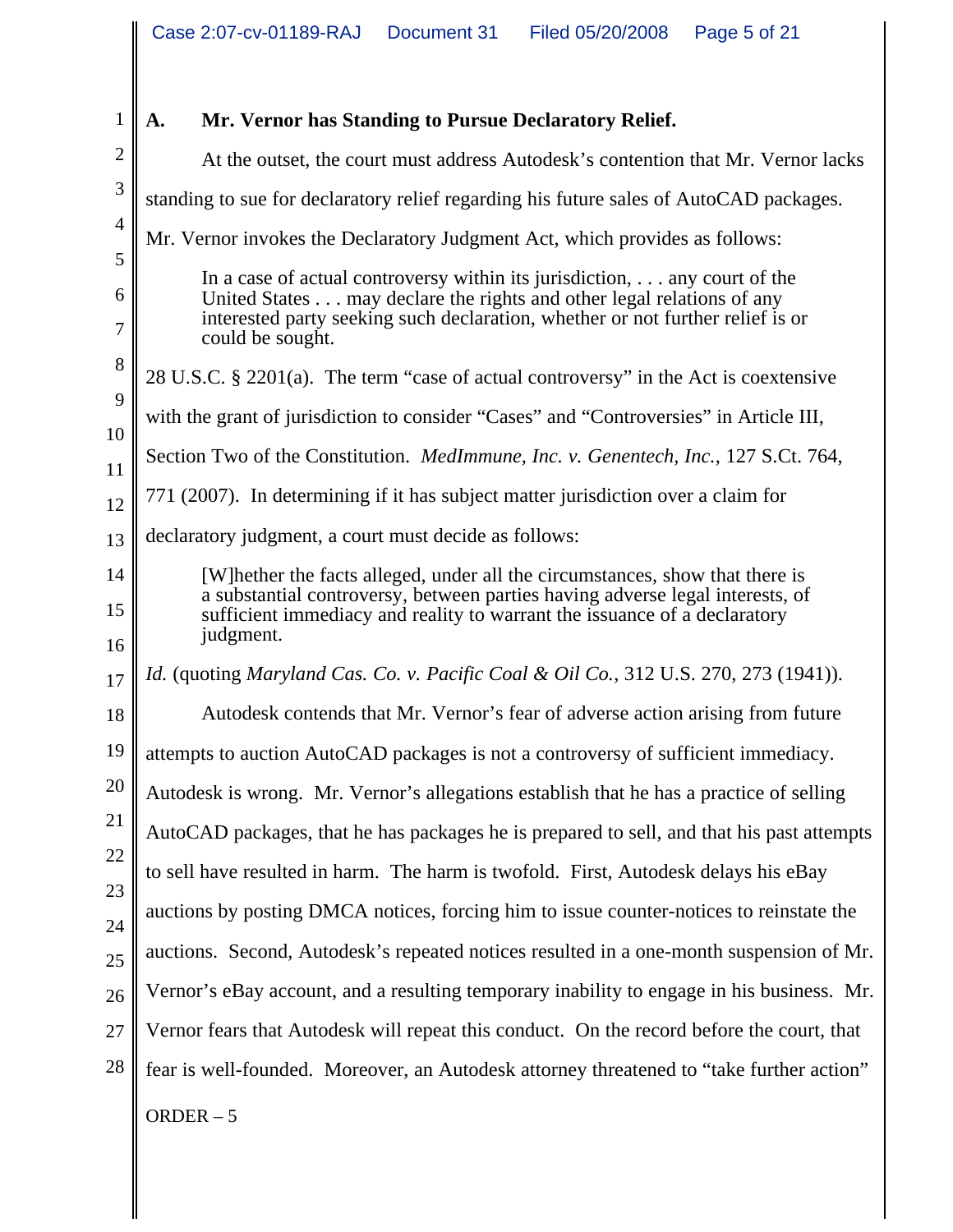against Mr. Vernor if continued to sell AutoCAD packages. Under these circumstances, Mr. Vernor's declaratory judgment claim presents a controversy of sufficient immediacy.

Autodesk's additional contention that Mr. Vernor's harm flows from eBay's policies rather than Autodesk is specious. *See* Autodesk Mot. at 17. EBay would have taken no action against Mr. Vernor but for Autodesk's allegations. There is no basis to blame eBay for the consequences of Autodesk's copyright enforcement efforts.

8 9

1

2

3

4

5

6

7

# **B. Mr. Vernor Is Entitled to the Protection of the First Sale Doctrine.**

**1. If It Applies, the First Sale Doctrine Immunizes Mr. Vernor.**

10 11 12 13 14 15 16 17 If there were no License, there is no dispute that Mr. Vernor's resale of the AutoCAD packages would be legal. The first sale doctrine permits a person who owns a lawfully-made copy of a copyrighted work to sell or otherwise dispose of the copy: Notwithstanding the provisions of section 106(3) [17 USCS § 106(3)], the owner of a particular copy or phonorecord lawfully made under this title, or any person authorized by such owner, is entitled, without the authority of the copyright owner, to sell or otherwise dispose of the possession of that copy or phonorecord. 17 U.S.C. § 109(a). There is no dispute that the copy of Autodesk software contained in

18 19 each AutoCAD package was lawfully made.<sup>3</sup> If there were no License, there would be no dispute that CTA owned the AutoCAD packages at issue, that Mr. Vernor now owns the

20 packages, and that he can dispose of them as he wishes.

21 22 23 24 25 26 The first sale doctrine is a narrow limitation on a copyright holder's rights. The Copyright Act gives a copyright holder the exclusive right to reproduce his copyrighted work (17 U.S.C. § 106(1)), the exclusive right to prepare derivative works based on his copyrighted work (17 U.S.C. § 106(2)), and the exclusive right to distribute copies of his work (17 U.S.C. § 106(3)). When a copyright holder chooses to sell a copy of his work,

<sup>&</sup>lt;sup>3</sup>The court's discussion focuses on the software, but its discussion applies with equal force to other copyrighted items included in each AutoCAD package. *See* n.1, *supra*. ORDER – 6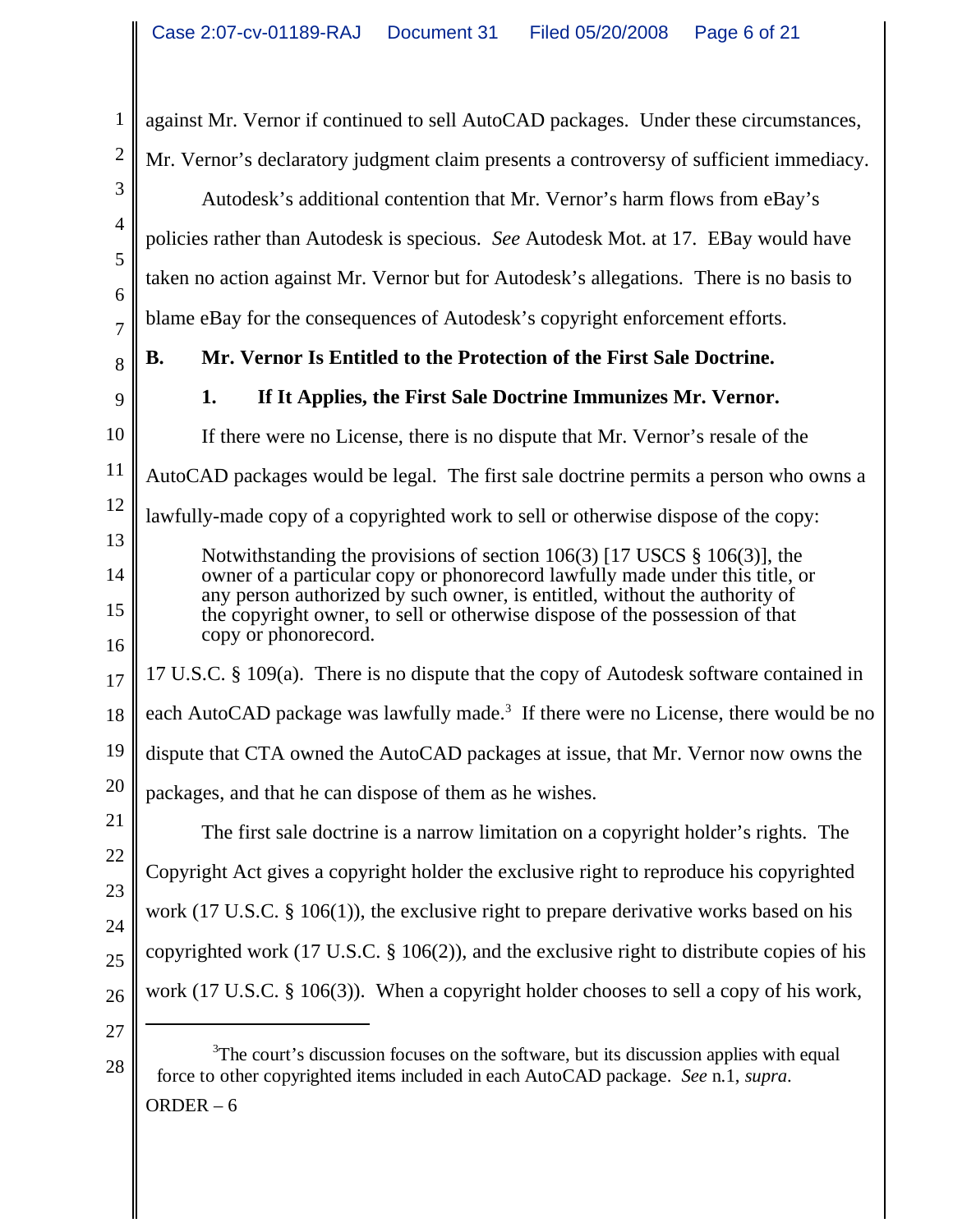1 2 3 4 5 6 however, he "exhaust[s] his exclusive statutory right to control its distribution." *Quality King Distribs., Inc. v. L'Anza Research Int'l, Inc.*, 523 U.S. 135, 152 (1998). Because a first sale exhausts the copyright holder's distribution right, future distributions of the copy do not implicate the Copyright Act. *United States v. Wise*, 550 F.2d 1180, 1187 (9th Cir. 1977) (noting that after "first sale," a vendee "is not restricted by statute from further transfers of that copy"). A first sale does not, however, exhaust other rights, such as the copyright holder's right to prohibit copying of the copy he sells. *Wise*, 550 F.2d at 1187 (noting that "other copyright rights (reprinting, copying, etc.) remain unimpaired"). For example, the first sale doctrine permits a consumer who buys a lawfully made DVD copy of "Gone With the Wind" to resell the copy, but not to duplicate the copy.

Autodesk's motion turns on its assertion that, because of the License, the transfer of AutoCAD packages to CTA was not a sale. Without a sale, there can be no "first sale." Or, phrased in the language of § 109(a), without a sale, CTA was not an "owner of a . . . copy" of Autodesk software. If CTA was not an owner within the meaning of the statute, Mr. Vernor is also not an owner within the meaning of § 109(a).

ORDER – 7 Autodesk correctly asserts that mere possession of a copyrighted copy pursuant to a license is not a sale, and thus not a basis to invoke the first sale doctrine. The Supreme Court has acknowledged as much, if only in passing. *See Quality King*, 523 U.S. at 146- 147 ("[T]he first sale doctrine would not provide a defense to . . . any non-owner such as a bailee, a licensee, a consignee, or one whose possession of the copy was unlawful."). The Ninth Circuit recognizes that a mere licensee in possession of a copy cannot rely on the first sale doctrine. *See Wise*, 550 F.2d at 1188-89. Indeed, the Copyright Act itself declares that the first sale doctrine does not "extend to any person who has acquired possession of the copy or phonorecord from the copyright owner, by rental, lease, loan, or otherwise, without acquiring ownership of it." 17 U.S.C. § 109(d); *Los Angeles News*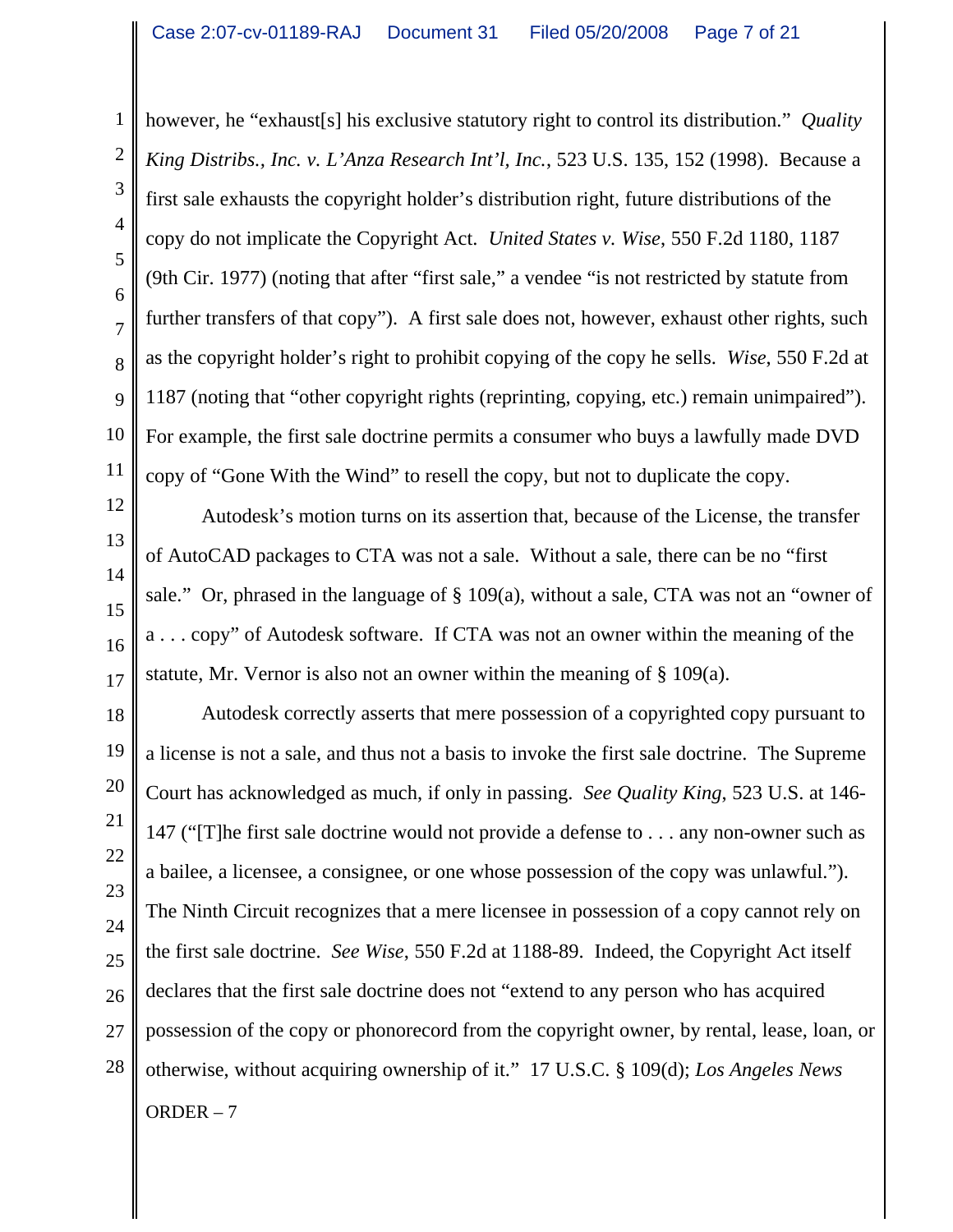1 *Serv. v. Tullo*, 973 F.2d 791, 799 n.8 (9th Cir. 1992) (citing § 109(d) and noting that licensees cannot authorize sales).

The critical dispute here, however, is whether Autodesk's transfer of AutoCAD packages to CTA was a sale or a mere transfer of possession pursuant to a license. If the transaction was a sale, then the restrictions of the License give rise, at most, to a breach of contract claim:

[A] "first sale" buyer's disregard of restriction on resale does not make buyer – or subsequent buyer an infringer; [a] copyright holder's remedy is suit for breach of contract containing the restrictions.

14 15 16 17 *Denbicare U.S.A. Inc. v. Toys "R" Us, Inc.*, 84 F.3d 1143, 1152 (9th Cir. 1996) (citing *Am. Int'l Pictures, Inc. v. Foreman*, 576 F.2d 661, 664 (5th Cir. 1978)). If Autodesk sold the AutoCAD packages, then the License's ban on transferring the software is of no consequence under the Copyright Act. *Id.*, *see also Wise*, 550 F.2d at 1187 ("[T]he exclusive right to vend the transferred copy rests with the vendee, who is not restricted by statute from further transfers of that copy, even though in breach of an agreement restricting its sale.").

18

19

20

21

22

23

24

25

## **2. What is a Sale? The Ninth Circuit Answers in** *Wise***.**

No bright-line rule distinguishes mere licenses from sales. Several principles govern. The court must analyze the "arrangement at issue and decide whether it should be considered a first sale." *Wise*, 550 F.2d 1189 (quoting *United States v. Bily*, 406 F. Supp. 726, 731 (E.D. Pa. 1975)). The label placed on a transaction is not determinative. *Cf. Wise*, 550 F.2d at 1192 (finding that some contracts, "consistent with their designation as loans or licenses," are not sales).

26 27 28 ORDER – 8 *Wise* charts a path to distinguishing sales from non-sales in determining if the first sale doctrine applies. The *Wise* court considered numerous transfer contracts between movie studios and recipients of movie prints, and found that almost all of them were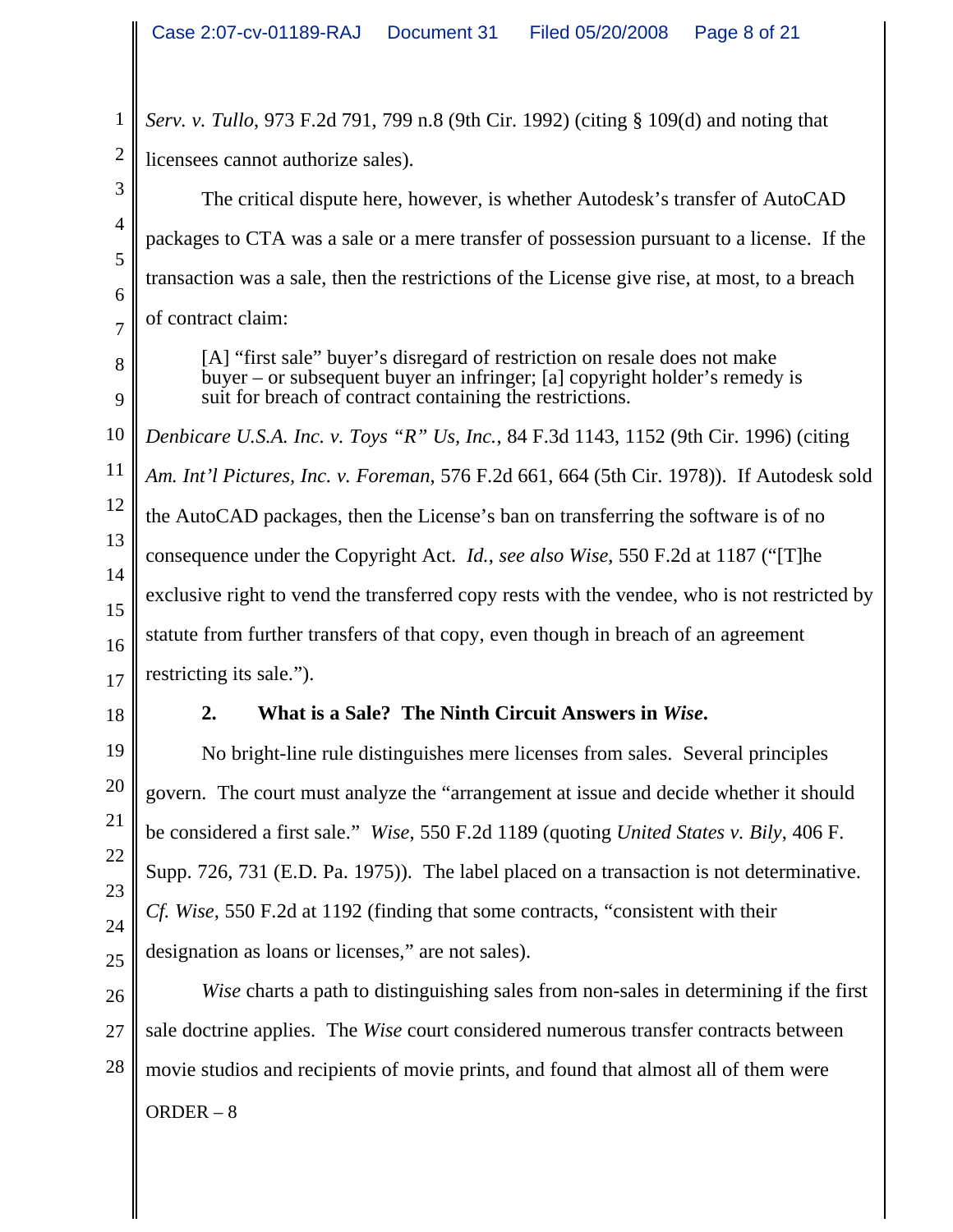1 2 3 4 5 6 7 8 9 10 11 12 13 14 licenses, loans, or other non-sale transactions. Many of the contracts "reserved title to the film prints" in the studio, and required that the recipients return the prints following the expiration of a fixed term. *Wise*, 550 F.2d at 1190. Those contracts were labeled "licenses," and all transferred "only limited rights for the exhibition or distribution of the films for a limited purpose and for a limited period of time." *Id.* In some contracts, the studios did not expressly reserve title to the film print. Nonetheless, the court found that this omission was not determinative because "the general tenor of the entire agreement [was] inconsistent" with a sale. *Id.* at 1191. As to all of these contracts, the court found that they were not "first sales, since both on their face and by their terms they were restricted licenses and not sales." *Id.* at 1190. The court reached the same conclusion as to several "V.I.P. agreements" in which studios loaned film prints to movie stars for their private use, expressly retaining title to the prints. *Id.* at 1192.

15 16 17 18 19 20 21 22 23 24 25 26 27 28 ORDER – 9 When the *Wise* court considered three types of contracts that allowed the recipient to keep the film print, however, it found sales. One contract allowed a television network receiving the film prints to retain one print, without restrictions on its resale. *Wise*, 550 F.2d at 1191-92 & n.20. Another contract, for the sale of a film print to actress Vanessa Redgrave ("the Redgrave Contract"), required Ms. Redgrave to pay a fee to receive a film print that was subject to draconian transfer restrictions. *Id.* at 1192. Ms. Redgrave could use the print only for her "personal use and enjoyment," was required to retain possession of the print "at all times," and could not sell, lease, license, or loan the print to any other person. *Id.* Despite the absolute bar on transferring the film, the court found that the "transaction strongly resembl[ed] a sale with restrictions on the use of the print." *Id.* The court held that the defendant could rely on the first sale doctrine with respect to his later sales of the print. *Id.* at 1192, 1194. Finally, the court found that film prints transferred solely for salvage or destruction were sold. *Id.* at 1192-93.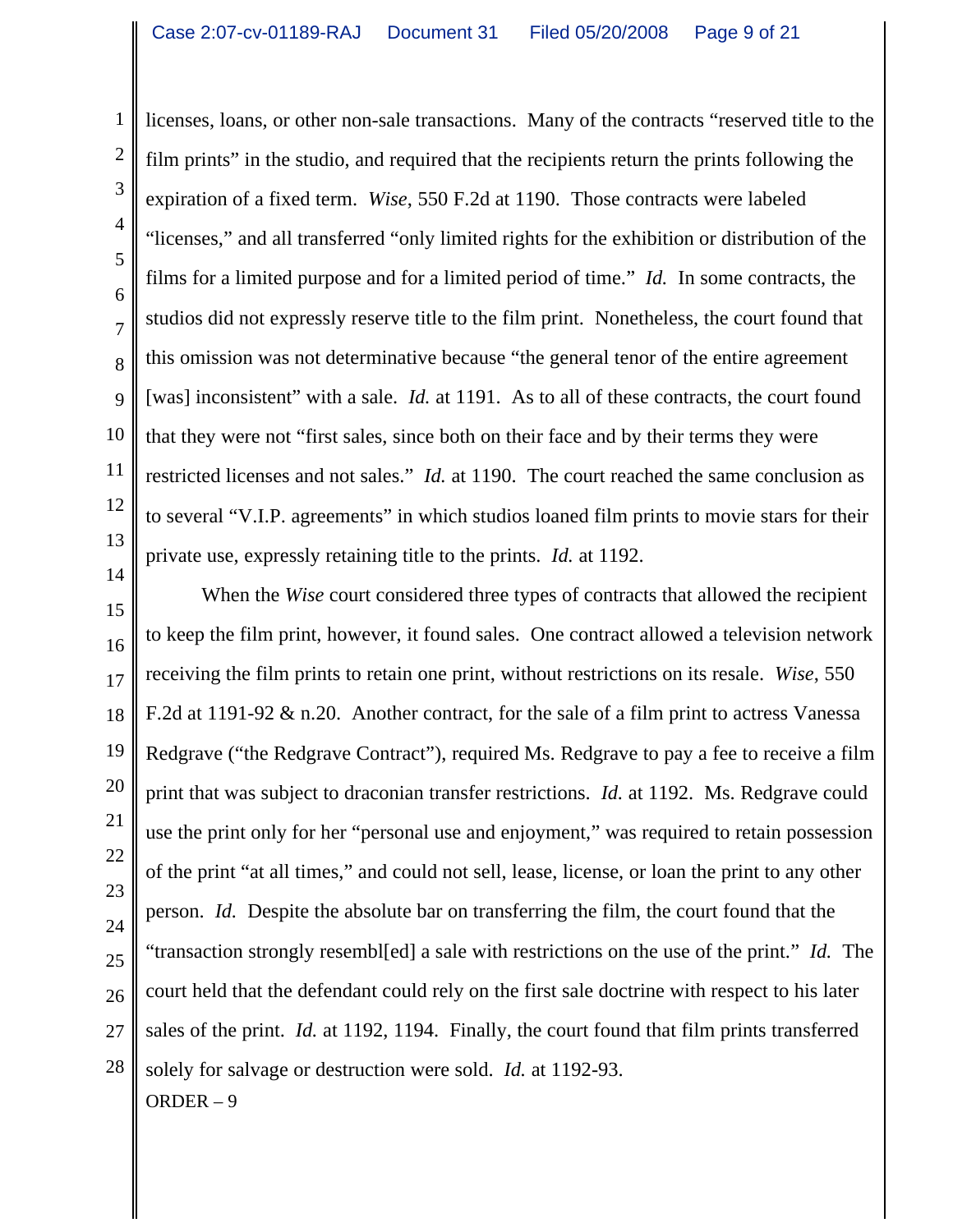In comparing the transactions found to be sales in *Wise* with those that were not, the critical factor is whether the transferee kept the copy acquired from the copyright holder. When the film studios required that prints be returned, the court found no sale. When the studios did not require the transferee to return the prints, the court found a sale.<sup>4</sup> Even a complete prohibition on further transfer of the print (as in the Redgrave Contract), or a requirement that the print be salvaged or destroyed, was insufficient to negate a sale where the transferee was not required to return the print.

9 10 11 12 13 14 15 16 Taking direction solely from *Wise*, the court concludes that the transfer of AutoCAD packages from Autodesk to CTA was a sale. Like the Redgrave Contract, the Settlement Agreement and License allowed CTA to retain possession of the software copies in exchange for a single up-front payment. Like the Redgrave Contract, the Settlement Agreement and License imposed onerous restrictions on transfer of the AutoCAD copies. Similar to the salvage transactions in *Wise*, the License required CTA to destroy the software in the event that it purchased a software upgrade.<sup>5</sup> License:

19

21

1

2

3

4

5

6

7

<sup>17</sup>

<sup>18</sup> 20 22 23 4 In *Hampton v. Paramount Pictures Corp.*, 279 F.2d 100, 103 (9th Cir. 1960), the court examined a license agreement that allowed the licensee to retain possession of film prints indefinitely. The *Wise* court cited the case favorably. 550 F.2d at 1189, 1190 n.17. Although *Hampton* considered and rejected the defendant's contention that a movie print was assigned to him rather than merely licensed, *Hampton*, 279 F.2d at 103, there was no first sale issue, but rather a dispute about whether the defendant could *display* the movie. The *Hampton* court held that no assignment of the plaintiff's display right had occurred, because the plaintiff had merely licensed display under certain conditions. *Id.* at 103. The defendant did not invoke the first sale doctrine because there is no indication that he wanted to sell the film print at issue.

<sup>24</sup> 25 26 27 28 <sup>5</sup>Autodesk presents evidence that, before CTA sold the AutoCAD packages to Mr. Vernor, it bought upgraded AutoCAD software. LaHaie Decl. ¶ 4. Autodesk asserts that the License required CTA to destroy the AutoCAD packages, and barred their resale. Autodesk Mot. at 6 n.1; Reply at 9. This contention is fodder for a breach of contract claim against CTA, but it does not affect Mr. Vernor. Even if Autodesk could revive its "exhausted" distribution rights by reclaiming title to software copies it sold, Autodesk did not reclaim title. It merely required CTA to destroy its copies. License: Upgrades & Updates. There is no basis to distinguish this transaction from the salvage transactions that were found to be sales in *Wise.* ORDER – 10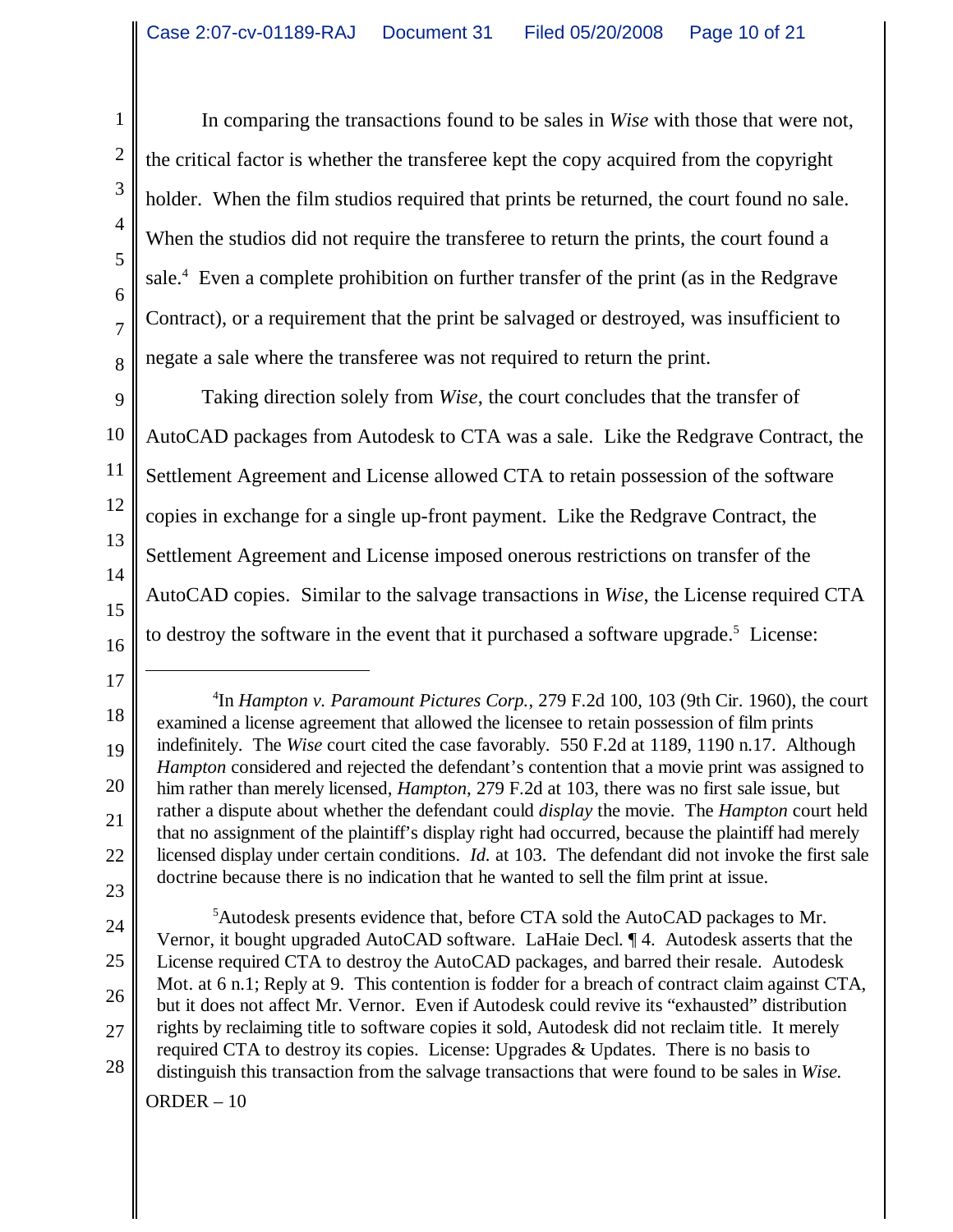Upgrades and Updates. Under *Wise*, however, this is a "sale with restrictions on use," and is a sufficient basis to invoke the first sale doctrine.

3

1

2

## **3. A Trio of Ninth Circuit Decisions Reaches Results Contrary to** *Wise***.**

4 5 6 7 8 9 10 11 12 13 14 15 16 17 18 19 20 21 22 23 24 25 As far as the court is aware, *Wise* is the only Ninth Circuit precedent analyzing what constitutes a "sale" for purposes of invoking the first sale doctrine.<sup>6</sup> In the more than 30 years since *Wise*, no Ninth Circuit opinion has questioned it, much less overruled it. It retains vitality in recent Ninth Circuit jurisprudence. *See Denbicare*, 84 F.3d at 1150. Three opinions issued after *Wise*, however, consider the same "sale" question in a different context, and arrive at contrary results. In a trio of decisions, the Ninth Circuit considered § 117 of the Copyright Act, which grants owners of computer software copies a limited right to copy their copies. As with  $\S 109(a)$ , only an "owner of a copy" of software can invoke  $\S 117(a)$ : Notwithstanding the provisions of section 106 [17 USCS § 106], it is not an infringement for the owner of a copy of a computer program to make or authorize the making of another copy or adaptation of that computer program provided [that the owner meets two conditions.] 17 U.S.C. § 117(a). Section 117 is critical for software users, because in using software, a user's computer inevitably makes one or more copies of it. *Madison River Mgmt. Co. v. Business Mgmt. Software Corp.*, 387 F. Supp. 2d 521, 537-38 (M.D.N.C. 2005) (explaining statutory history of § 117). Section 117 ensures that those who buy software cannot be held liable for copying that is essential to their use of the software. *Madison River*, 387 F. Supp. 2d at 538; 17 U.S.C. § 117(a)(1) (requiring that copying be "essential step in the utilization of the computer program").

26

 $27$ 

<sup>6</sup> The court in *Los Angeles News Serv. v. Tullo* touched the question in a footnote. 973 F.2d 791, 799 n.8 (9th Cir. 1992). In *Tullo*, there was no serious contention that a first sale had occurred, because the defendant had copied plaintiff's copyrighted material without authorization. *Id.* at 792, 799 n.8.

ORDER – 11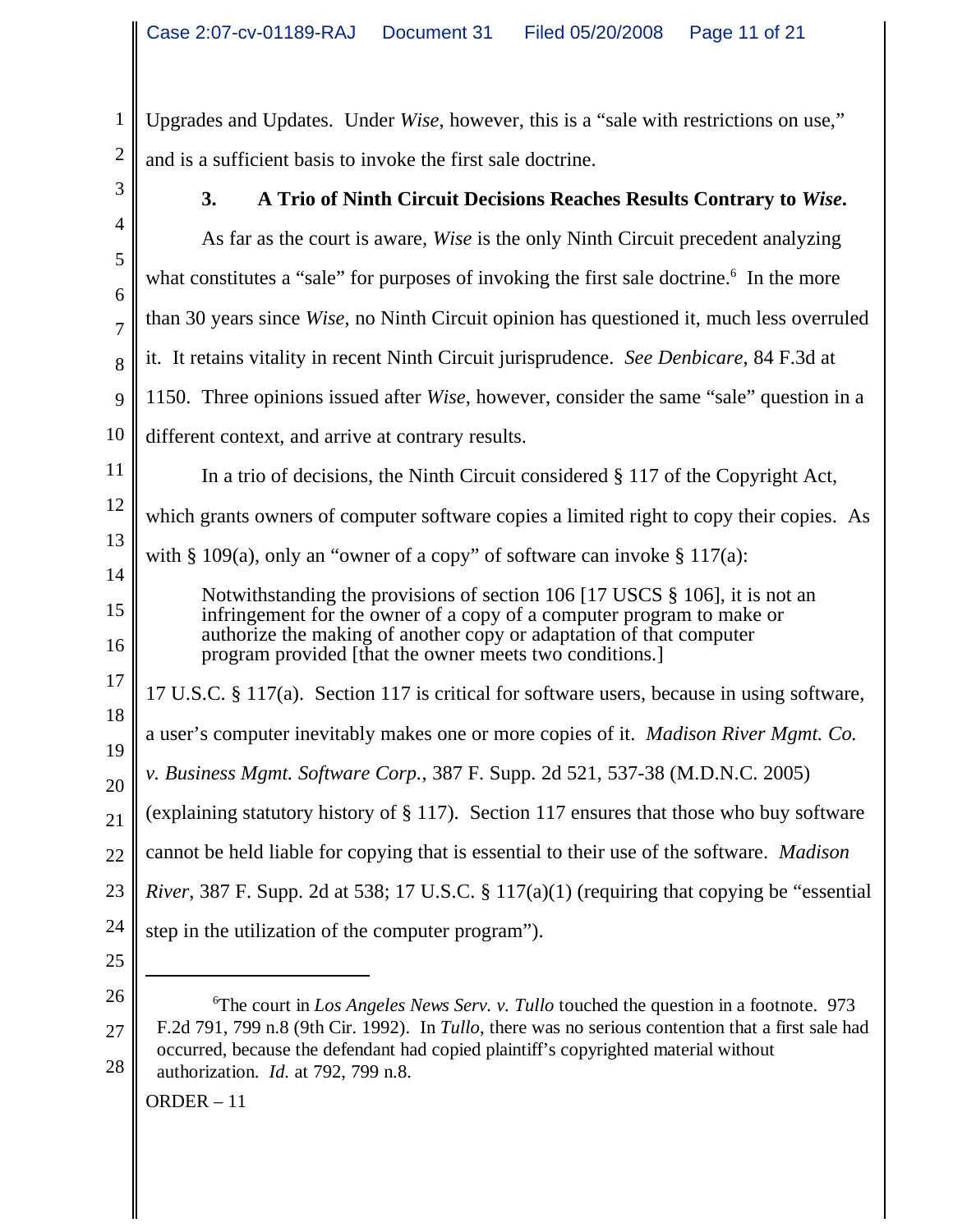As with the first sale doctrine, courts have determined that a person becomes an "owner of a copy" of software under § 117 only in certain transactions. *See*, *e.g.*, *Wall Data Inc. v. Los Angeles County Sheriff's Dep't*, 447 F.3d 769, 785 (9th Cir. 2006) ("[I]f a software developer retains ownership of every copy of software, and merely licenses the use of those copies, § 117 does not apply.").

In *MAI Sys. Corp. v. Peak Computer, Inc.*, 991 F.2d 511 (9th Cir. 1993), the court considered a software license that controlled the use of the software, and declared that "any possession" of the software "not expressly authorized under this License" is prohibited. *Id.* at 517 n.3. The court devoted its attention to whether the use of the software by an unlicensed repair service violated the plaintiff's copyright. In a single footnote, without analysis or explanation, the court declared that "[S]ince MAI licensed its software, [its] customers do not qualify as 'owners' of the software and are not eligible for protection under § 117." *Id.* at 519 n.5. The court did not cite *Wise*.

In *Triad Sys. Corp. v. Southeastern Express Co.*, 64 F.3d 1330, 1333 (9th Cir. 1995), the court tacitly assumed that licensees could not invoke § 117. The panel conceded that customers to whom the plaintiff had "sold its software outright" could rely on § 117, but implicitly concluded that licensees could not. *Id.* (finding licenses, not sales, in contract banning duplication of software or use by third parties and in contract requiring users to pay a fee on selling their software copies). Again, the court engaged in no analysis of the license terms, and did not cite *Wise*. The *Triad* court cited *MAI* repeatedly (*e.g.*, 64 F.3d at 1333, 1335), but did not cite the sole footnote in *MAI* addressing the applicability of § 117.

28 ORDER – 12 Finally, in *Wall Data*, the court briefly analyzed a purported license agreement to determine if it was a sale that would permit the invocation of § 117. The license agreement imposed restrictions on copying the software, restrictions on the number of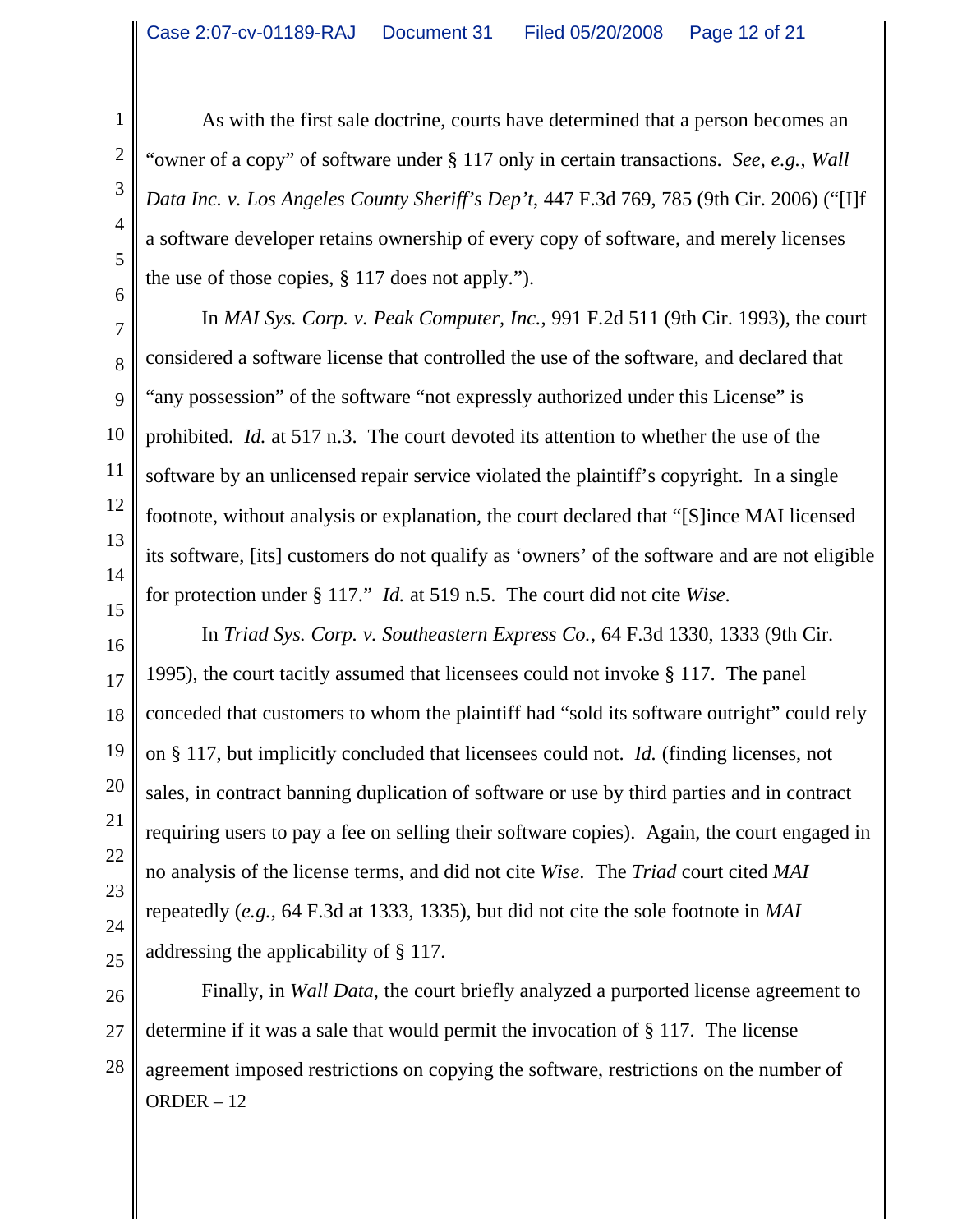users, and restrictions on transferring the software on computers within the licensed entity. *Wall Data*, 447 F.3d at 775 n.5. The license imposed no limits on resale of the software. *Id.* The court concluded that the restrictions were "sufficient to classify the transaction as a grant of license to Wall Data's software, and not a sale of Wall Data's software." *Id.* at 785 (citing *MAI*). The court reasoned that "such restrictions would not be imposed on a party who owned the software." *Id.*<sup>7</sup> The court did not cite *Wise*.

8 9 10 11 12 13 14 If the court were to apply this trio of precedent (the "*MAI* trio") to the license before it, it would conclude that Autodesk did not sell AutoCAD copies to CTA. The terms of the Autodesk License are either indistinguishably similar to or more restrictive than the licenses found not to be sales in the *MAI* trio. Like the defendants in the *MAI* trio, CTA agreed to restrictions on its use of the software. *Compare* License: Grant of License (setting forth concurrent use and copying restrictions) *with MAI*, 991 F.2d at 517 n.3 (same); *Wall Data*, 447 F.3d at 775 n.5 (same). The restrictions in the License are more severe, because they prohibit resale of the software without Autodesk's permission. *Cf. MAI*, 991 F.2d at 517 n.3 (no restrictions on resale); *Triad*, 64 F.3d at 1333 (requiring owners to pay fee on resale); *Wall Data*, 447 F.3d at 775 n.5 (no restrictions on resale). If restrictions like those in the *MAI* trio are sufficient to warrant a "no sale" finding, then the transfer of AutoCAD copies from Autodesk to CTA was not a sale.

## **4. The Court Must Follow** *Wise***, Not the** *MAI* **Trio.**

The court holds that it must follow *Wise*, and not the *MAI* trio. Where opinions of three-judge Ninth Circuit panels conflict, the court must rely on the earliest opinion.

7 As an alternate holding, the *Wall Data* court concluded that even if the defendant "owned" the software within the meaning of § 117, it had not met other conditions of § 117. 447 F.3d at 785. Because the court phrased its holdings as alternatives, neither are dicta. *Woods v. Interstate Realty Co.*, 337 U.S. 535, 537 (1949) ("[W]here a decision rests on two or more grounds, none can be relegated to the category of *obiter dictum*.") (italics in original). ORDER – 13

1

2

3

4

5

6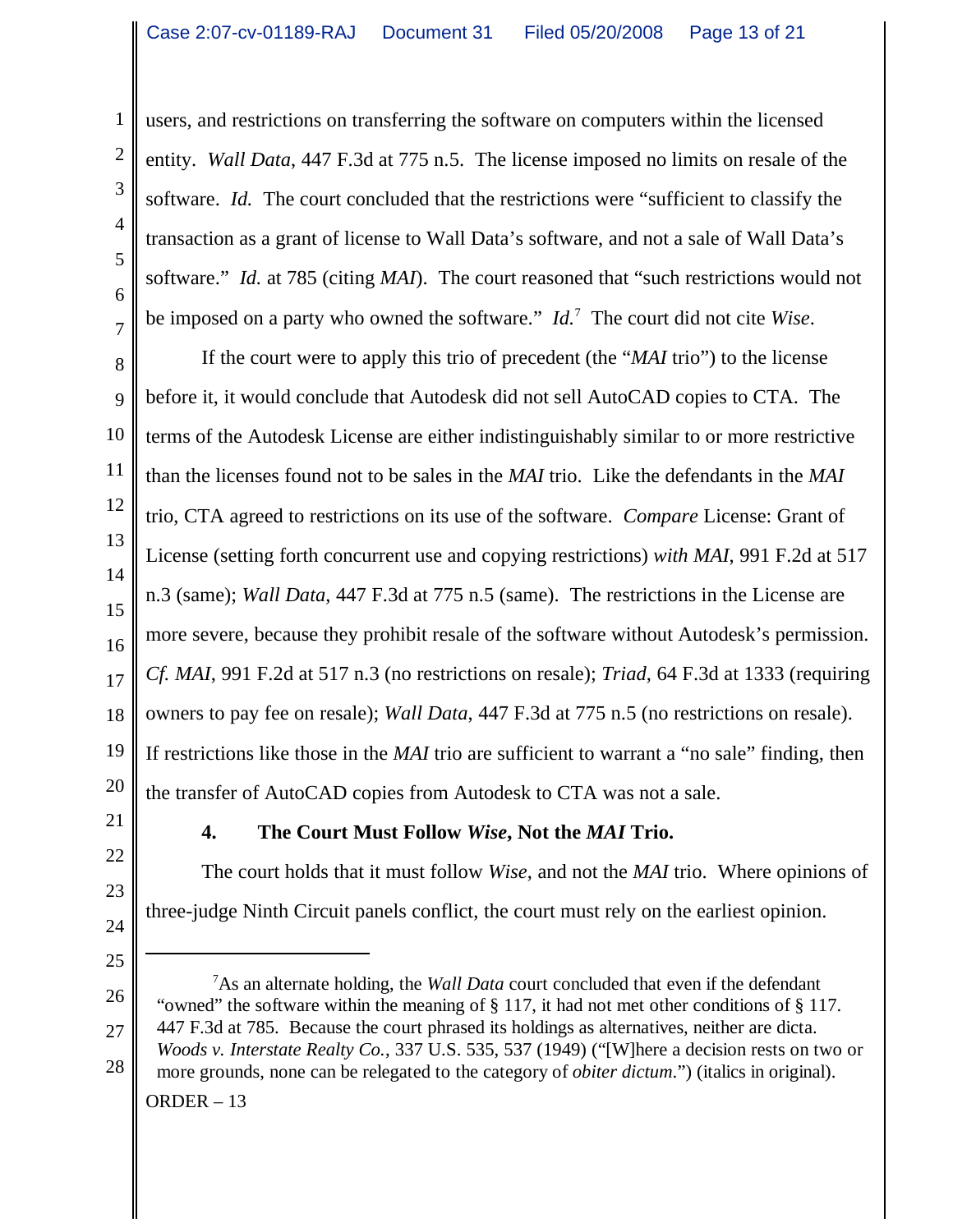1 2 3 4 5 6 7 8 *United States v. Rodriguez-Lara*, 421 F.3d 932, 943 (9th Cir. 2005). The court has carefully considered the tension between *Wise* and the *MAI* trio, and finds the decisions in irreconcilable conflict as applied to the critical issue in this case. Autodesk prevails in its motion if the court follows the *MAI* trio, but loses if the court follows *Wise*. Comparing *Wall Data* to *Wise* gives the clearest snapshot of the conflict. The *Wall Data* court held that the license restrictions before it "were sufficient to classify the transaction as . . . not a sale of Wall Data's software." 447 F.3d at 785. In *Wise*, harsher license restrictions than those in *Wall Data* were insufficient to prove the absence of a first sale. *Wise*, 550 F.2d at 1192 (discussing the Redgrave Contract). The court cannot ignore the conflict.

Because the conflict between *Wise* and the *MAI* trio places the court in the uncomfortable position of choosing which Ninth Circuit precedent to follow, the court has considered possibilities for avoiding the conflict. As the court explains below, it finds the conflict unavoidable.

First, the court has considered whether the cases are distinguishable because *Wise* considered the statutory predecessor to § 109, and the predecessor did not employ the phrase "owner of a . . . copy." 550 F.2d at 1187 (citing prior § 27 of Copyright Act, which stated that "nothing in this title shall be deemed to forbid . . . the transfer of any copy of a copyrighted work the possession of which has been lawfully obtained"). The difference in language has no substantive impact, however, because the *Wise* court applied the "judicial gloss" on the prior statute, and that gloss "require[d] a transfer of title before a 'first sale' can occur." *Id.* The court concludes that deciding whether title to a copy has been transferred (as in *Wise*) is no different than deciding whether the transferee is the "owner of a . . . copy" (as in the *MAI* trio).

28 ORDER – 14 Second, the court considers, but rejects, the possibility that the analysis of whether a "first sale" has occurred might be different for purposes of § 109 (at issue in *Wise*) and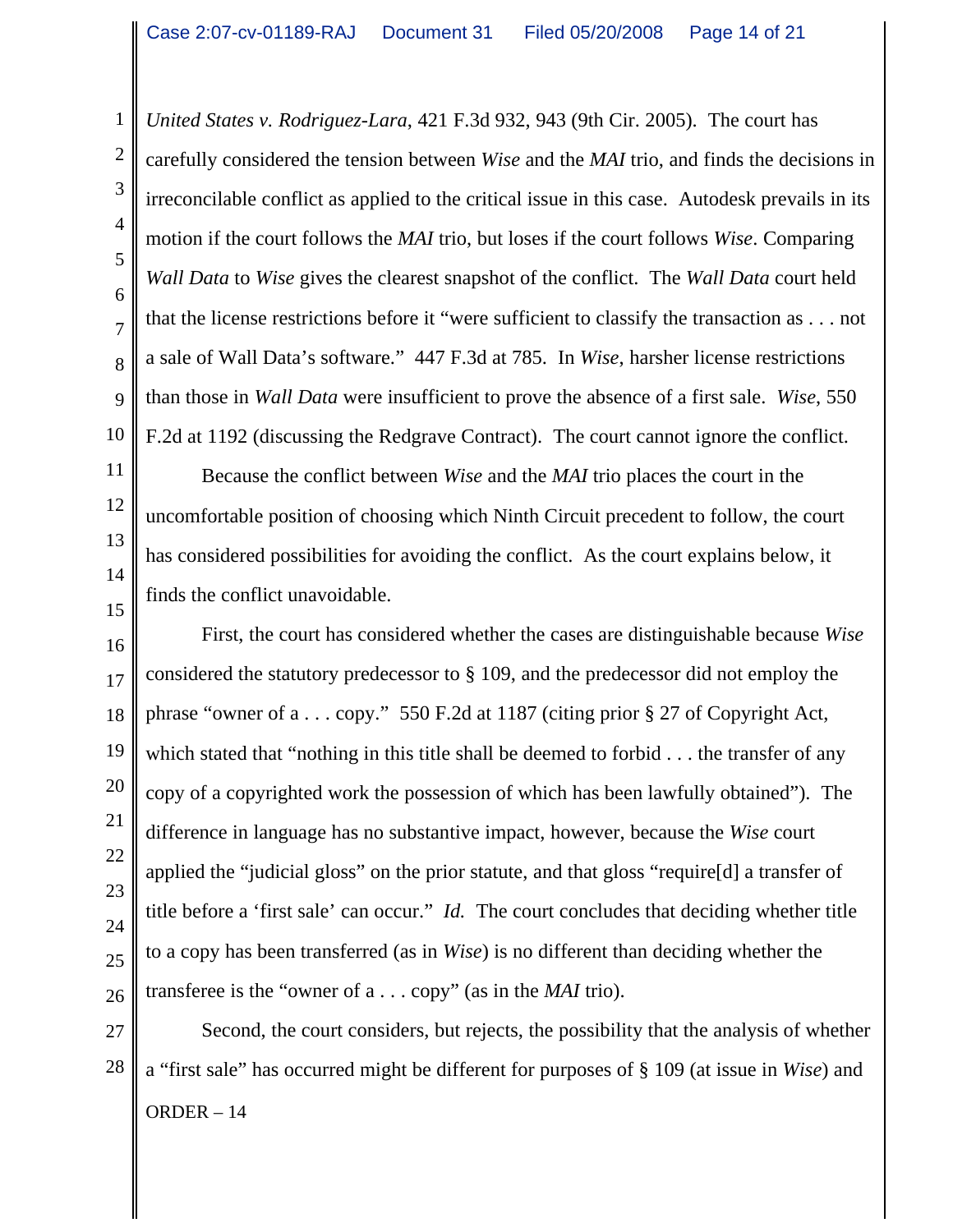§ 117 (at issue in the *MAI* trio). The court rejects the possibility because both statutes use the same "owner of a  $\dots$  copy" language.<sup>8</sup> The court presumes that identical phrases used within the Copyright Act have identical meaning. *See Moldo v. Matsco, Inc. (In re Cybernetic Servs., Inc.)*, 252 F.3d 1039, 1051 (9th Cir. 2001) (interpreting Patent Act). Nothing before the court overcomes the presumption in this case.

7 8 9 10 11 12 13 14 15 16 17 18 19 20 21 22 The court also concludes that it cannot distinguish *Wise* because it was a criminal case, and the government carried the burden of proving the absence of a first sale. 550 F.2d at 1192. No Ninth Circuit decision addresses who bears the burden to prove a first sale or the absence thereof in a civil case. Some authority suggests that a defendant should bear the burden. *Am. Int'l Pictures*, 576 F.2d at 663-65 (acknowledging question regarding burden, but declining to resolve it); H.R. Rep. No. 94-1476, at 81, *as reprinted in* 1976 U.S.C.C.A.N. 5659, at 5695 ("House Report") ("It is the intent of the Committee ... that ... the burden of proving whether a particular copy was lawfully made or acquired should rest on the defendant."); *Novell, Inc. v. Unicom Sales, Inc.*, No. C-03-2785 MMC, 2004 U.S. Dist. LEXIS 16861, at \*25 (N.D. Cal. Aug. 17, 2004) (placing burden on defendant, citing House Report). The court need not determine who bears the burden in this case. It appears that all evidence relevant to whether the Autodesk-CTA transaction was a sale is before the court, regardless of who produced it. In any event, the court finds no way to reconcile the contradictory holdings of *Wise* and the *MAI* trio as a result of different burdens of proof.

23 24 25 Finally, although the court recognizes the tsunami of technological change between the decisions in *Wise* and the *MAI* trio, it finds that the change provides no basis

26

27

1

2

3

4

5

6

<sup>28</sup> <sup>8</sup>Section 117(a) uses the phrase "owner of a copy," whereas  $\S$  109(a) uses the phrase "owner of a particular copy." There is no suggestion that the word "particular" makes a material difference.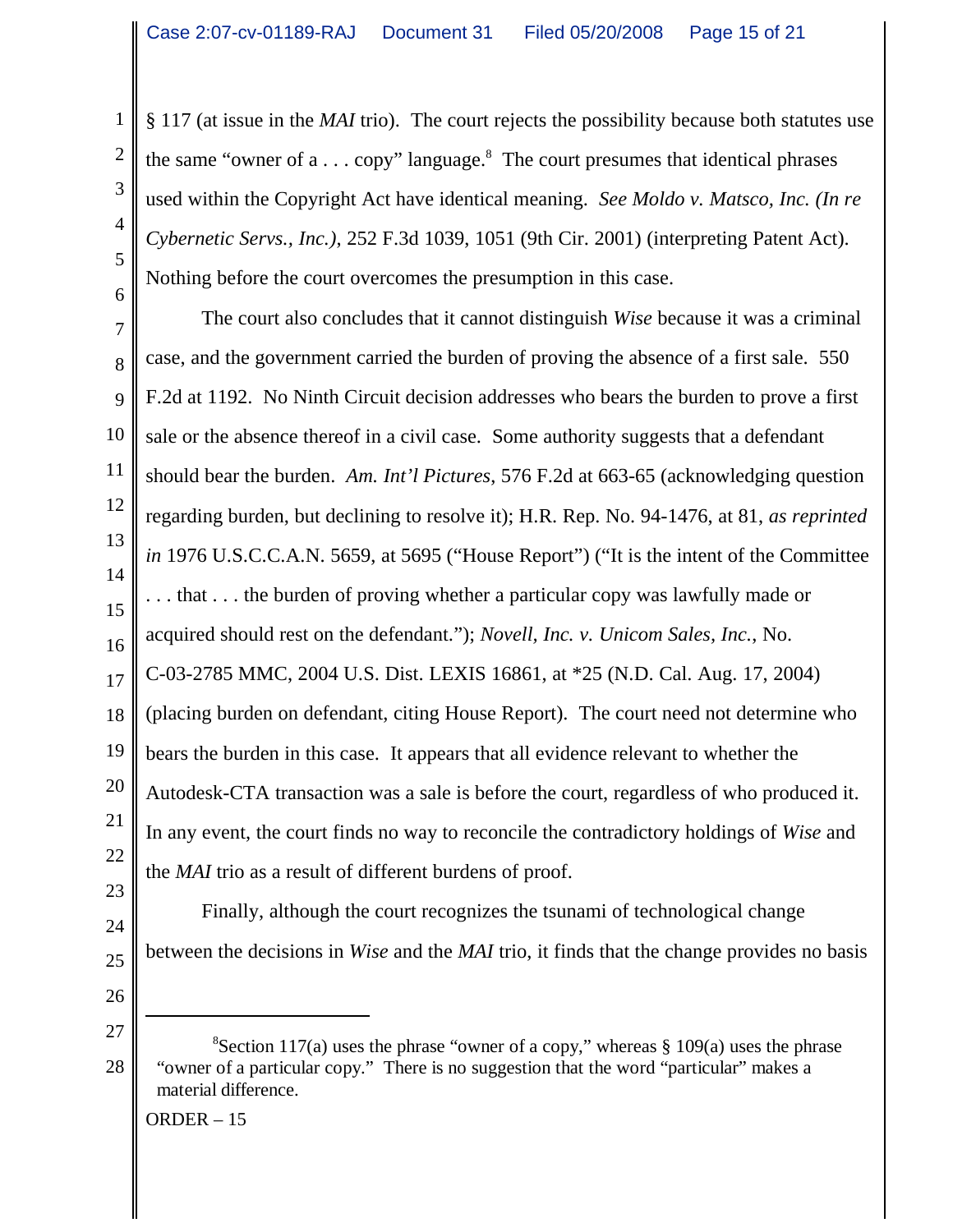1 2 3 4 5 6 7 8 9 10 11 12 13 14 15 16 17 18 19 20 21 22 23 to avoid the conflict between the decisions. *Wise* considered motion picture film prints, whereas the *MAI* trio considered computer software. As the court noted in *Wall Data*: Software fundamentally differs from more traditional forms of medium, such as print or phonographic materials, in that software can be both more readily and easily copied on a mass scale in an extraordinarily short amount of time and relatively inexpensively. One of the primary advantages of software, its ability to record, concentrate and convey information with unprecedented ease and speed, makes it extraordinarily vulnerable to illegal copying and piracy. *Wall Data*, 447 F.3d at 781 (quoting *Adobe Sys. Inc. v. Stargate Software Inc.*, 216 F. Supp. 2d 1051, 1059 (N.D. Cal. 2002)). As an initial matter, the court notes that *Wall Data* adopted this observation in deciding if the defendant could invoke the defense of fair use, an issue that is not before this court. Weighing policy arguments is one thing when considering fair use, which is an evolving judicially-created limitation on a copyright holder's rights. *Wall Data*, 447 F.3d at 777. It is another matter entirely to weigh policy considerations when determining which Ninth Circuit precedent to follow. Statutes like § 117 show that Congress can adapt the Copyright Act to target evolving technologies. The court declines to choose between *Wise* and the *MAI* trio based on a policy judgment. Moreover, although technology has changed, the question at the core of this case is not technological. Mr. Vernor does not seek to take advantage of new technology to ease copying, he seeks to sell a package of physical objects which contain copies of copyrighted material. The essential features of such sales vary little whether selling movie prints via mail (as in *Wise*) or software packages via eBay.

24 25 26 27 For the reasons stated above, the court follows the *Wise* course and concludes that the transfer of AutoCAD packages from Autodesk to CTA was a sale with contractual restrictions on use and transfer of the software. Mr. Vernor may thus invoke the first sale doctrine, and his resale of the AutoCAD packages is not a copyright violation.

28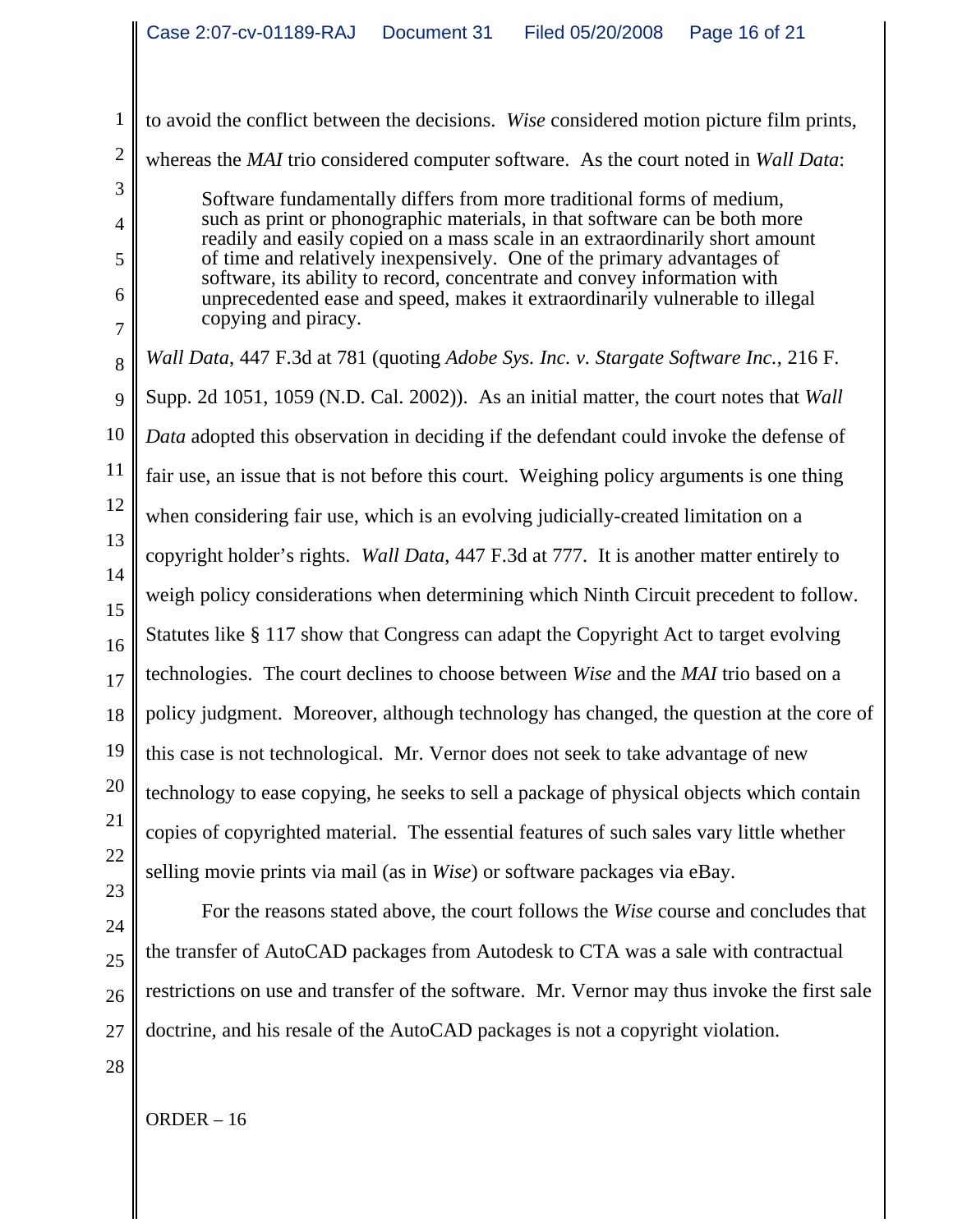# 2 3 4 5

1

#### **5. Because** *Wise* **Disposes of the First Sale Question Before the Court, the Court Acknowledges, But Does Not Rely Upon, Authority from Other Circuits and District Courts.**

6 7 8 9 10 11 12 13 14 15 16 17 In much of their argument, the parties encourage the court to adopt the reasoning of various district courts and courts of appeal other than the Ninth Circuit. The court has reviewed each of those cases, and acknowledges great divergence of opinion among courts attempting to distinguish between mere licenses and sales. None of them address the conflict between *Wise* and the *MAI* trio. Many reach results that favor Autodesk. *E.g.*, *Adobe Sys. Inc. v. One Stop Micro, Inc.*, 84 F. Supp. 2d 1086 (N.D. Cal. 2000); *Novell*, *supra*; *Stargate Software*, 216 F. Supp. 2d 1051; *Microsoft Corp. v. Harmony Computers & Elecs. Inc.*, 846 F. Supp. 208 (E.D.N.Y. 1994). Many reach results that favor Mr. Vernor. *E.g.*, *Krause v. Titleserv, Inc.*, 402 F.3d 119 (2d Cir. 2005); *Softman Prods. Co. v. Adobe Sys. Inc.*, 171 F. Supp. 2d 1075 (N.D. Cal. 2001); *Novell, Inc. v. Network Trade Ctr., Inc.*, 25 F. Supp. 2d 1218 (D. Utah 1997). These cases are persuasive authority. *Wise*, however, is binding precedent. The court therefore declines to discuss authority from other circuits and district courts in greater detail.

## 18

## 19

#### **B. Mr. Vernor's Resale of AutoCAD Packages is Not Contributory Copyright Infringement**.

20 21 22 Autodesk devoted its motion to its contention that it had not sold the AutoCAD packages to CTA, and thus Mr. Vernor could not invoke the first sale doctrine in his resales of the packages. The court rejected that contention in the prior section.

23 24 25 In its reply brief, however, Autodesk switched gears. It argued for the first time that Mr. Vernor's resales are contributory copyright infringement<sup>9</sup> because he is inducing the people to whom he resells to copy AutoCAD software in violation of the Copyright

<sup>28</sup> <sup>9</sup>To prove contributory infringement, a plaintiff must prove that the defendant knowingly contributed to another's infringement, and that his contribution was material to the infringement. *Fonovisa, Inc. v. Cherry Auction, Inc.*, 76 F.3d 259, 264 (9th Cir. 1996). ORDER – 17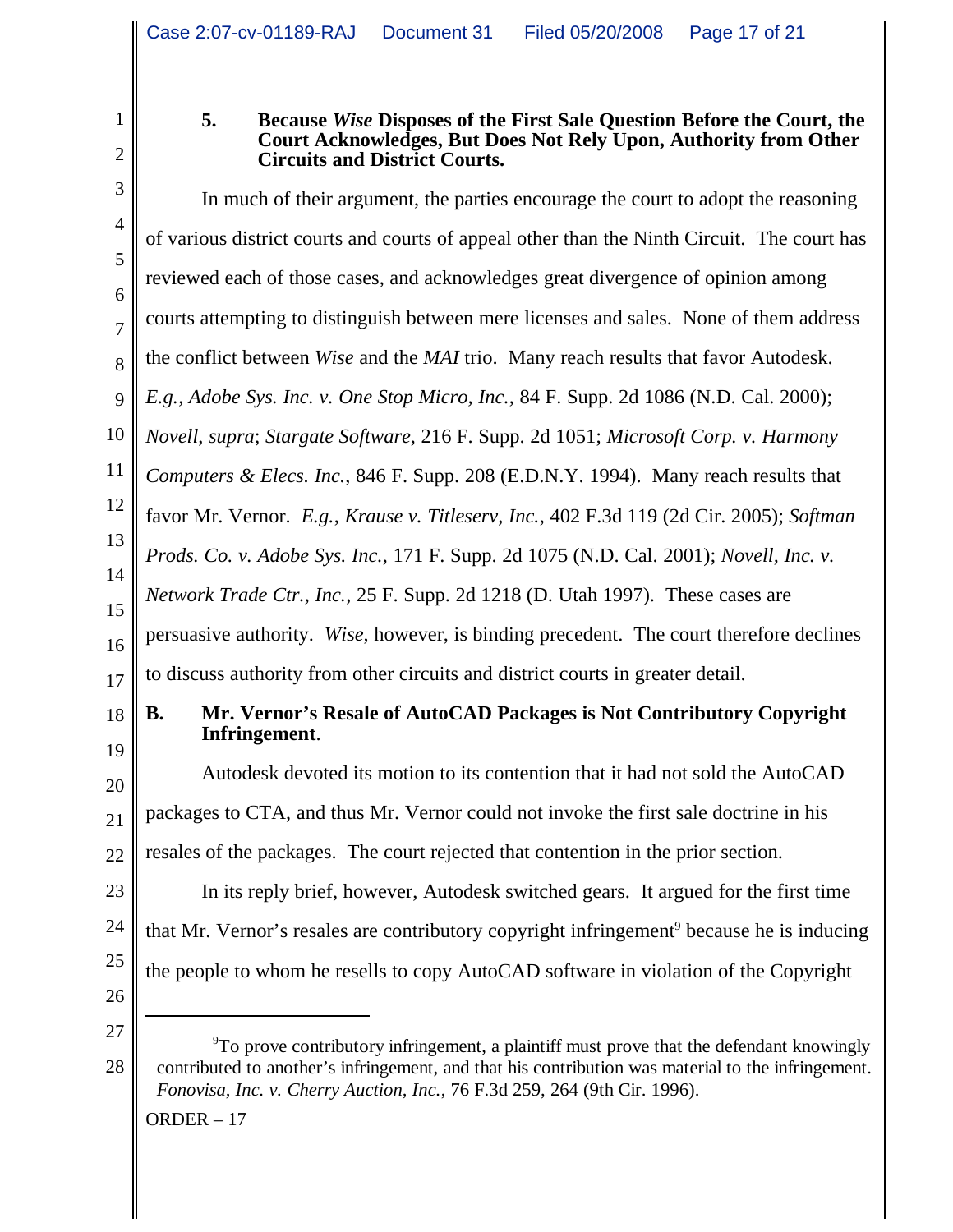Act. Ordinarily, the court would not consider an argument raised for the first time in a reply brief. In this case, however, the authority the court has already discussed permits it to reject Autodesk's contention without further input from Mr. Vernor.

As the court has previously discussed, § 117 of the Copyright Act permits owners of copies of computer software to copy the software if doing so is essential to the use of the software. *See* 17 U.S.C. § 117(a); Part III.A.3, *supra*. Like § 109 and the first sale doctrine it codifies, the right to copy that § 117 confers is contingent upon the user being an "owner of a copy." 17 U.S.C. § 117(a). The court has already concluded that Mr. Vernor (and by extension, those to whom he resells) is the owner of the copies of AutoCAD software contained in the packages he bought. The persons to whom he resells, therefore, may copy AutoCAD software in accordance with § 117.

13 14 15 16 17 18 19 Autodesk does not contend that Mr. Vernor is inducing his customers to copy AutoCAD software in a manner beyond the scope of § 117. There is no indication that Mr. Vernor's customers will make copies other than those necessary for their use of the software. Moreover, there is no indication that Mr. Vernor *knows* that his customers will make copies other than those necessary for their use of the software. For those reasons, there is no merit to the contention that Mr. Vernor induces copyright infringement.<sup>10</sup>

20 21

1

2

3

4

5

6

7

8

9

10

11

12

#### **C. Autodesk Has Not Established that Its License Binds Mr. Vernor or His Customers.**

22 23 Although Mr. Vernor's resale of AutoCAD packages is not a copyright violation, he is concerned that Autodesk asserts he is contractually bound by the License. In

25

26

27 28 <sup>10</sup>The court's discussion of Autodesk's belated contributory infringement argument

<sup>24</sup>

highlights another reason that the phrase "owner of a copy" in § 117 has the same meaning as "owner of a . . . copy" in § 109. *See supra* Part III.B.4. If "owner of a copy" in § 117 were more restrictive, then an "owner" with a right to resell his copy under § 109 would nonetheless violate the Copyright Act by inducing his customer to unlawfully copy the software. There is no indication that Congress enacted § 117 as a *sub silentio* partial nullification of § 109 as it applies to computer software purchasers.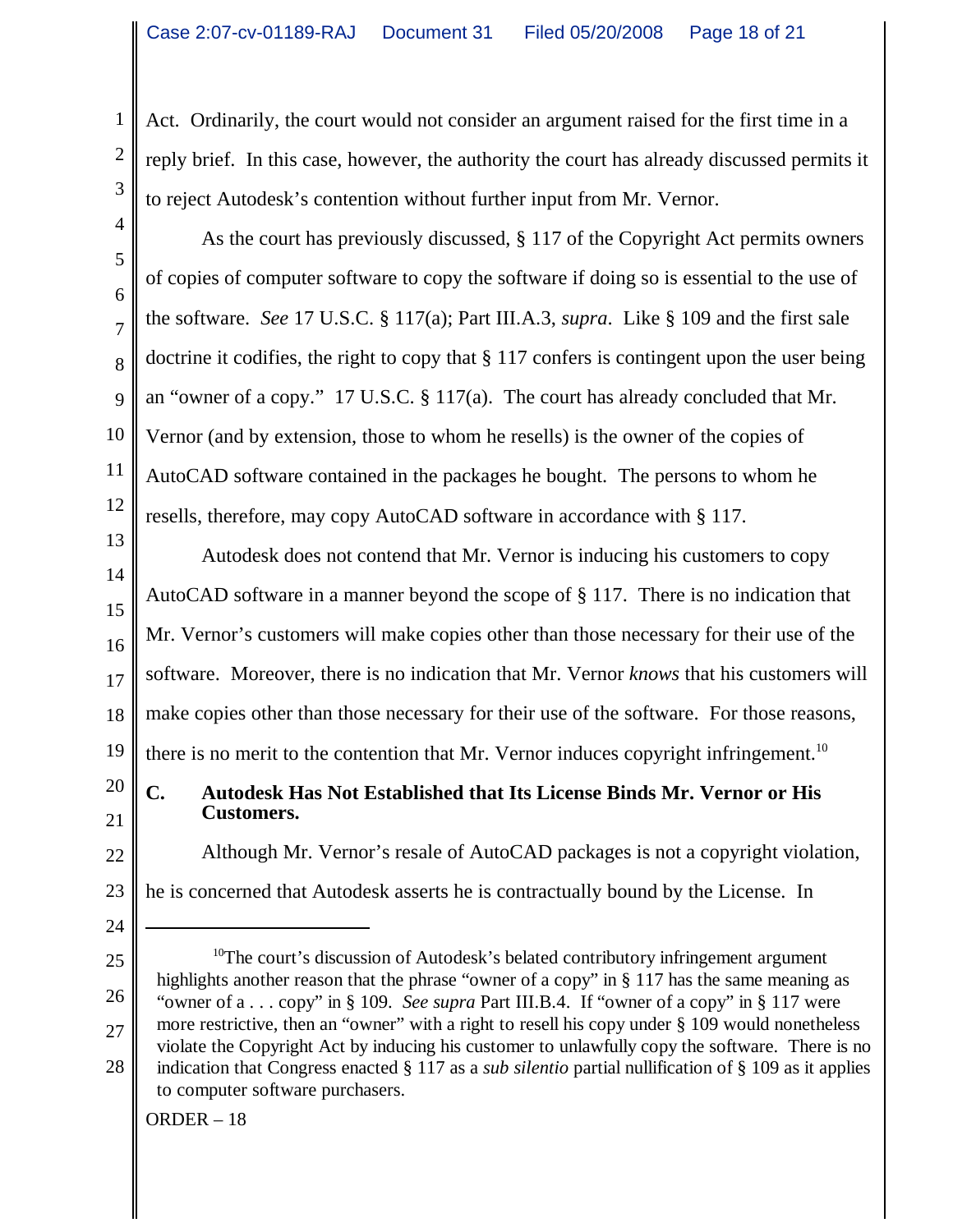reviewing Autodesk's motion and its reply, the court finds a few suggestions that Autodesk believes that the License binds Mr. Vernor. *See* Autodesk Mot. at 2 (intimating that Mr. Vernor is a "subsequent licensee"). In support of its belated contributory infringement contentions, it also suggests that Mr. Vernor's customers are bound by the Autodesk License. Reply at 8 (arguing that Mr. Vernor's customers would make more copies than permitted by the Autodesk License).

8 9 10 11 12 13 14 15 16 Autodesk contends that "the law clearly rejects" Mr. Vernor's claim that he is free from the Autodesk License. Autodesk Mot. at 13-14. In doing so, however, it relies solely upon *Novell*, a case that provides no support for Autodesk's argument. *Novell*, like every other case the court has discussed in its order today, is concerned solely with whether a license makes the transaction between a copyright holder and the first transferee a "first sale." 2004 U.S. Dist. LEXIS 16861 at \*22-39. Nothing in *Novell* supports the notion that downstream purchasers of software are bound by the terms of a license between the copyright holder and the first licensee.

17 18 19 20 Not only has Autodesk failed to surmount the thorny issues of privity and mutual assent inherent in its contention that its License binds Mr. Vernor and his customers, it has ignored the terms of the License itself. The Autodesk License is expressly "nontransferable." License: Grant of License. Autodesk does not explain how a nontransferable license can bind subsequent transferees.

28

1

2

3

4

5

6

7

The court cannot be certain if Autodesk actually asserts that its License binds Mr. Vernor or his customers. Autodesk certainly contends that the License negates a sale between itself and CTA. That issue is not to be conflated, however, with whether Mr. Vernor or his customers are bound by the License. Given the "nontransferable" terms of the License, and Autodesk's failure to cite authority for the proposition that the License binds downstream transferees, the court will not consider the issue further in this order.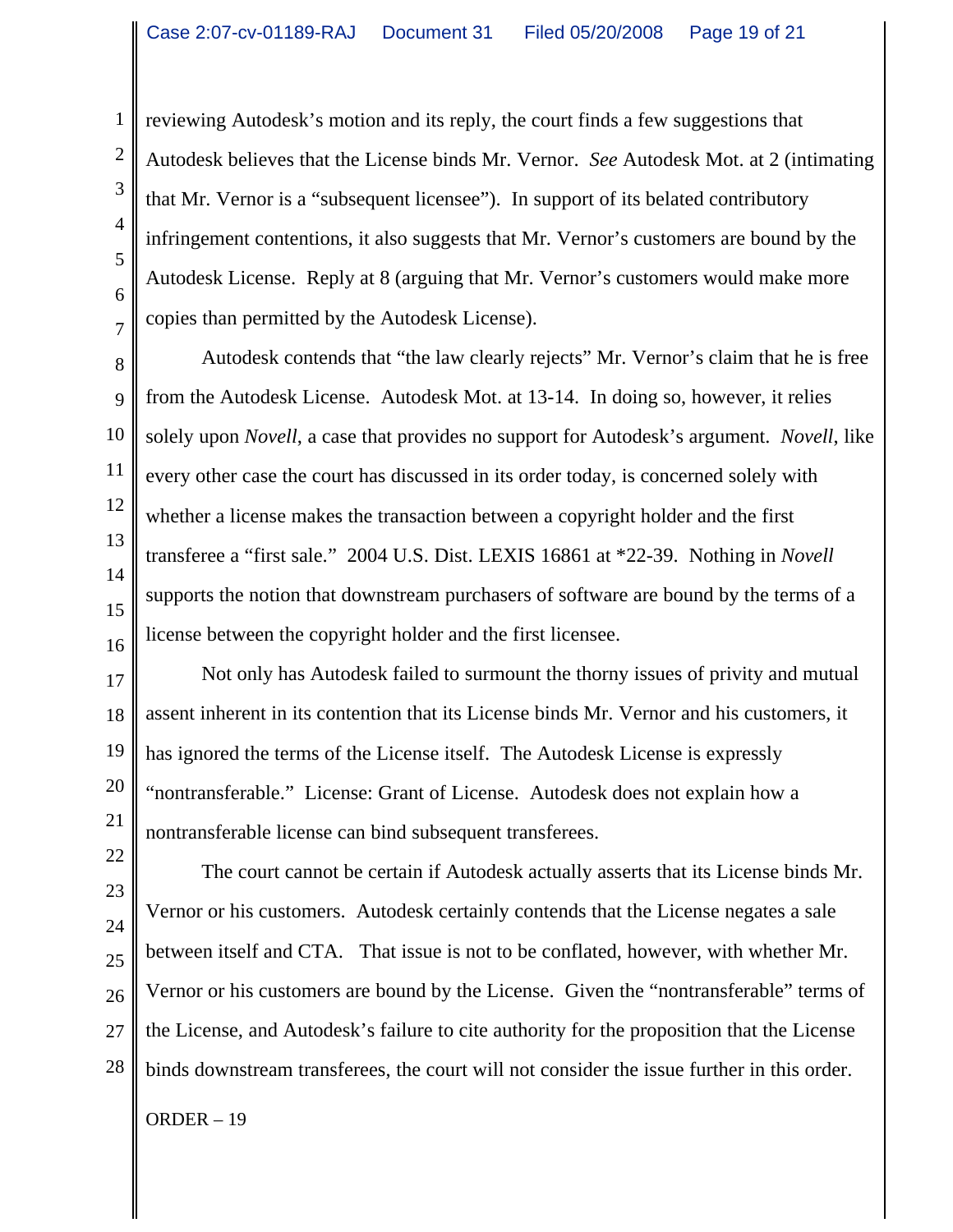If Autodesk believes that the License binds Mr. Vernor or his customers, it must file a new motion addressing that argument.

## **D. With One Possible Exception, Mr. Vernor's Unfair Competition Claims Withstand Dismissal.**

Mr. Vernor asserts that both Autodesk's enforcement practices and the License itself are unfair trade practices under either California or Washington law. 2d Amend. Complaint at ¶¶ 35-37. Autodesk does not make particularized arguments regarding the elements of these claims. Instead, it relies on its contentions that Mr. Vernor is attempting to infringe its copyright. The court has rejected that contention. To the extent that Mr. Vernor asserts that Autodesk's copyright enforcement methods are unlawful, the court has no basis to dismiss that claim or enter summary judgment against it.

As to Mr. Vernor's claim that the License itself is per se unlawful, he may lack standing. If, as the court discussed in Part III.C, *infra*, the License does not bind Mr. Vernor, then the court queries whether Mr. Vernor has standing to challenge Autodesk's use of the License. The Court therefore declines, at this time, to consider whether the License itself is unconscionable, or whether Autodesk's use of the License constitutes copyright misuse. The court will consider those questions only after determining whether the License binds Mr. Vernor.

21

## **IV. CONCLUSION**

 For the reasons stated above, the court DENIES Autodesk's motion for dismissal or summary judgment (Dkt. # 20).

While awaiting the court's ruling on the instant motion, the parties have repeatedly stipulated to extensions of case management deadlines. Another stipulated extension is pending (Dkt. # 30). In light of its decision today, the court GRANTS the relief requested in the stipulation. The court amends the pending case management deadlines as follows:

1

2

3

4

5

6

7

8

9

10

11

12